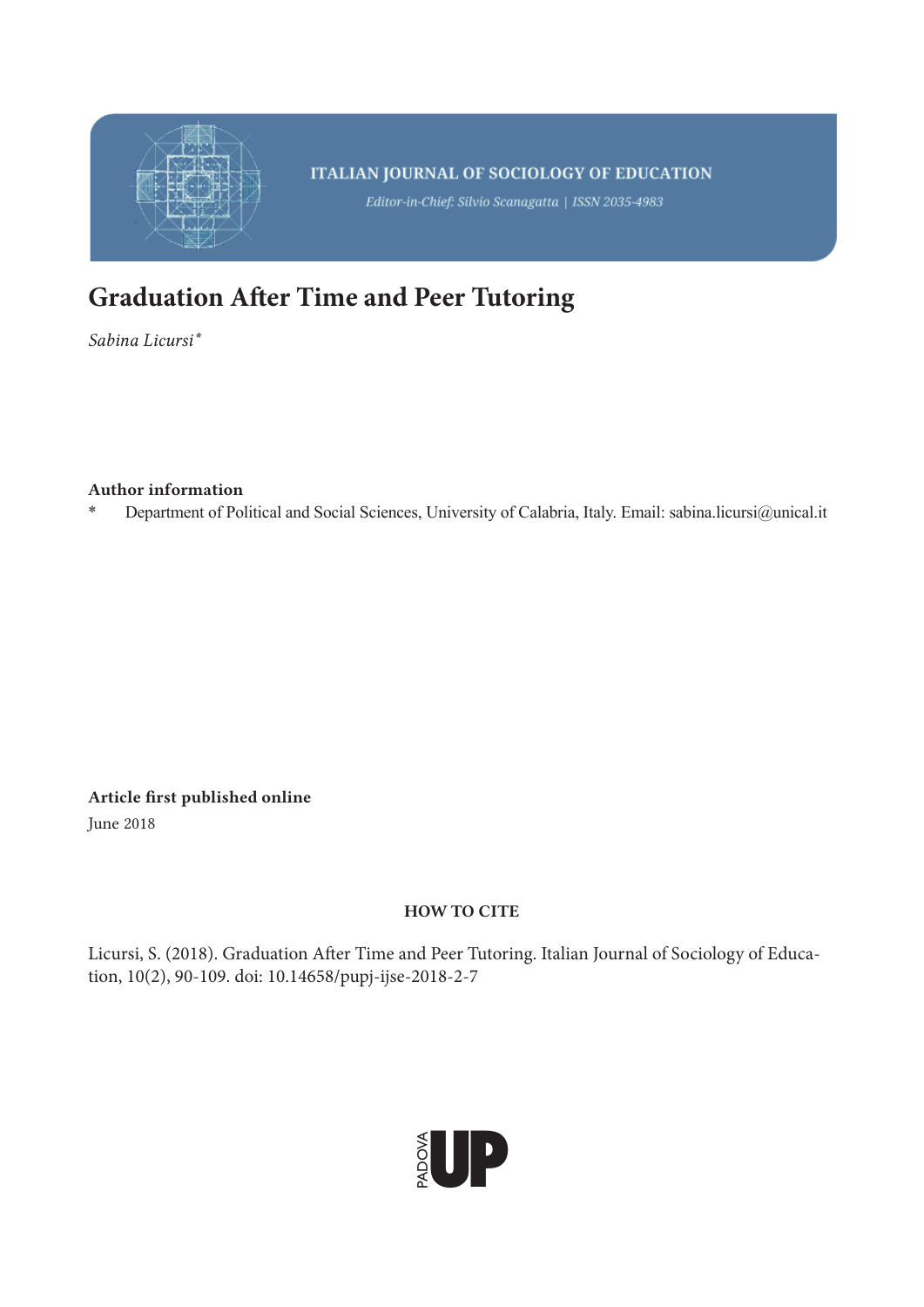## Graduation After Time and Peer Tutoring

*Sabina Licursi\**

*Keywords:* peer tutoring, student retention, learning groups, intervention

\* Department of Political and Social Sciences, University of Calabria, Italy. Email: sabina. licursi@unical.it

*Abstract:* The high number of irregular students is one of the most critical aspects in university careers. Currently, in Italy 40 students out of 100 complete their degrees after prescription time, with marked differences among the different areas. Several measures could be taken and a number of stakeholders should intervene. This paper analyses the results obtained through the intervention carried out on study groups supported by peer tutors at the Department of Political and Social Sciences (DISPeS) of the University of Calabria. This initiative highlights positive results in terms of soft skills acquisition and proactive attitude towards individual resources and limits.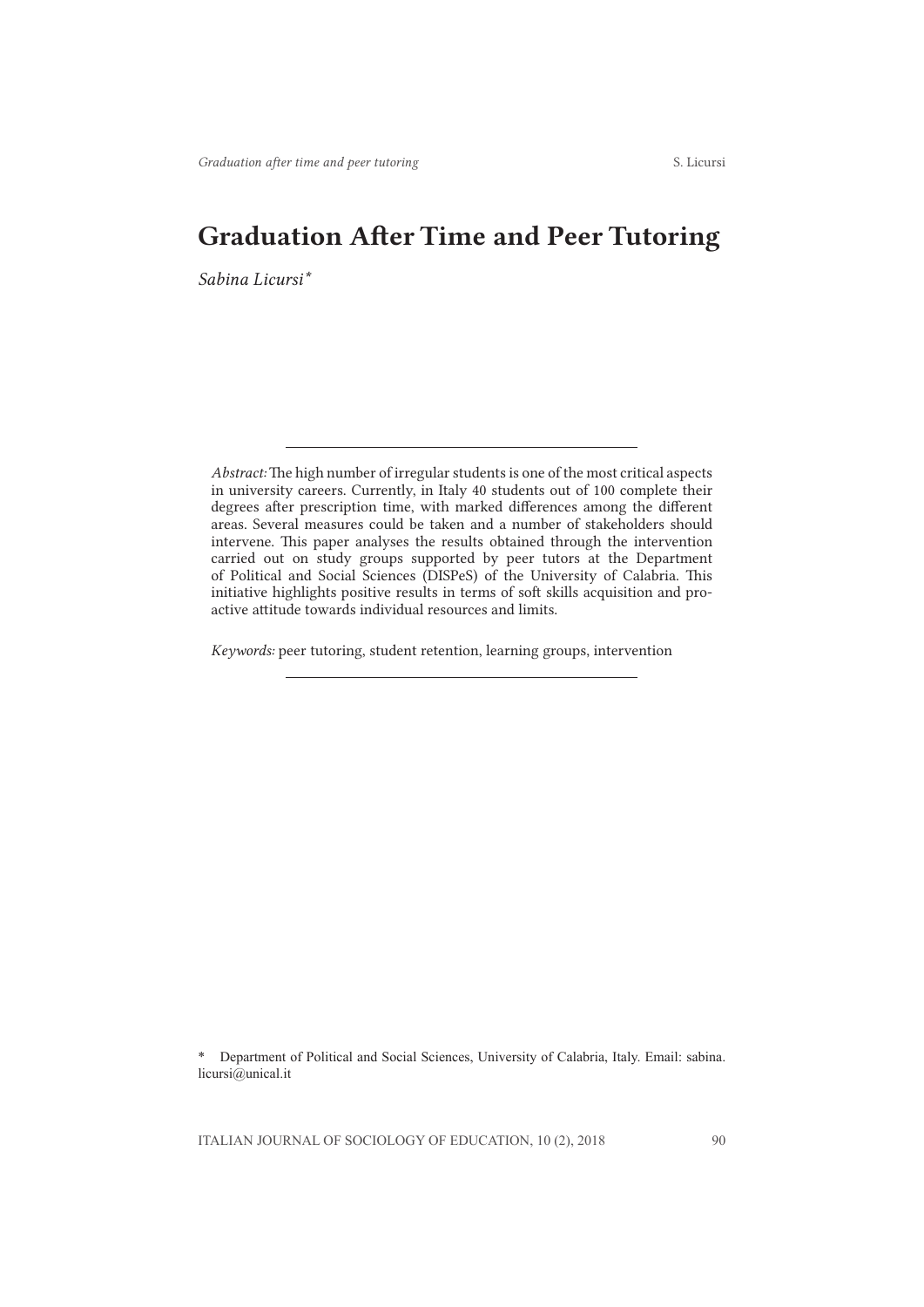#### Introduction

University education has since long been considered as a crucial factor in the economic and social growth of a country. The ability to compete in advanced economies need investment in human capital and research. Cohesion in society, along with the promotion of some issues, such as gender equality, political and religious tolerance and democratic and civic values, are naturally nurtured in higher education institutions (European Commision/EACEA/Eurydice, 2018; Sarrico, McQueen & Samuelson, 2017; Viesti, 2016, 2018). Therefore, important objectives are, on one side, a support to the increase in the number of young and adult graduated citizens, and on the other, actions allowing to have an impact on the prevention or slowing down of the process of graduation attainment for university students. Both goals should be reached in Italy. Our study aim to cast light on the phenomenon of irregular students, i.e. students enrolled in degree courses well beyond the time set to the completion of studies and who attain this goal late (if they do not quit before). Therefore, we paid attention on secondary data of the phenomenon in Italy, highlighting its territorial distribution (Anvur, 2016). By having recourse to some contribution of social sciences, we have attempted to focus on university individual and institutional features (i.e. of the national university system and of single universities) and on the social and economic context. We then present our experience to support irregular students carried out by the Department of Political and Social Sciences at the University of Calabria. We organized study groups inspired by the principle of peer tutoring. The final part focuses on the results obtained at a local level in the strengthening of the soft skills of the students participating in the study in terms of relationship development, learning method and time control. Finally, we assume that synergies among exogenous causes of the delay to university completion and individual causes of the phenomenon should be investigated.

#### Delays in degree completion

Italy has a particularly low percentage of graduates as compared to other developed countries, both for a lower entry rate and for the higher rate of dropouts. A measure of this delay of tertiary education is provided by the number of 30/34-year old graduates (24% in Italy) in comparison with the European average (38%) (Anvur, 2016; De Angelis et al., 2016). The Italian University System has long been dealing with a high number of students who complete their university career beyond prescribed time-to-graduation. This trend consolidated in Italy since the end of the 1960s, i.e. when univer-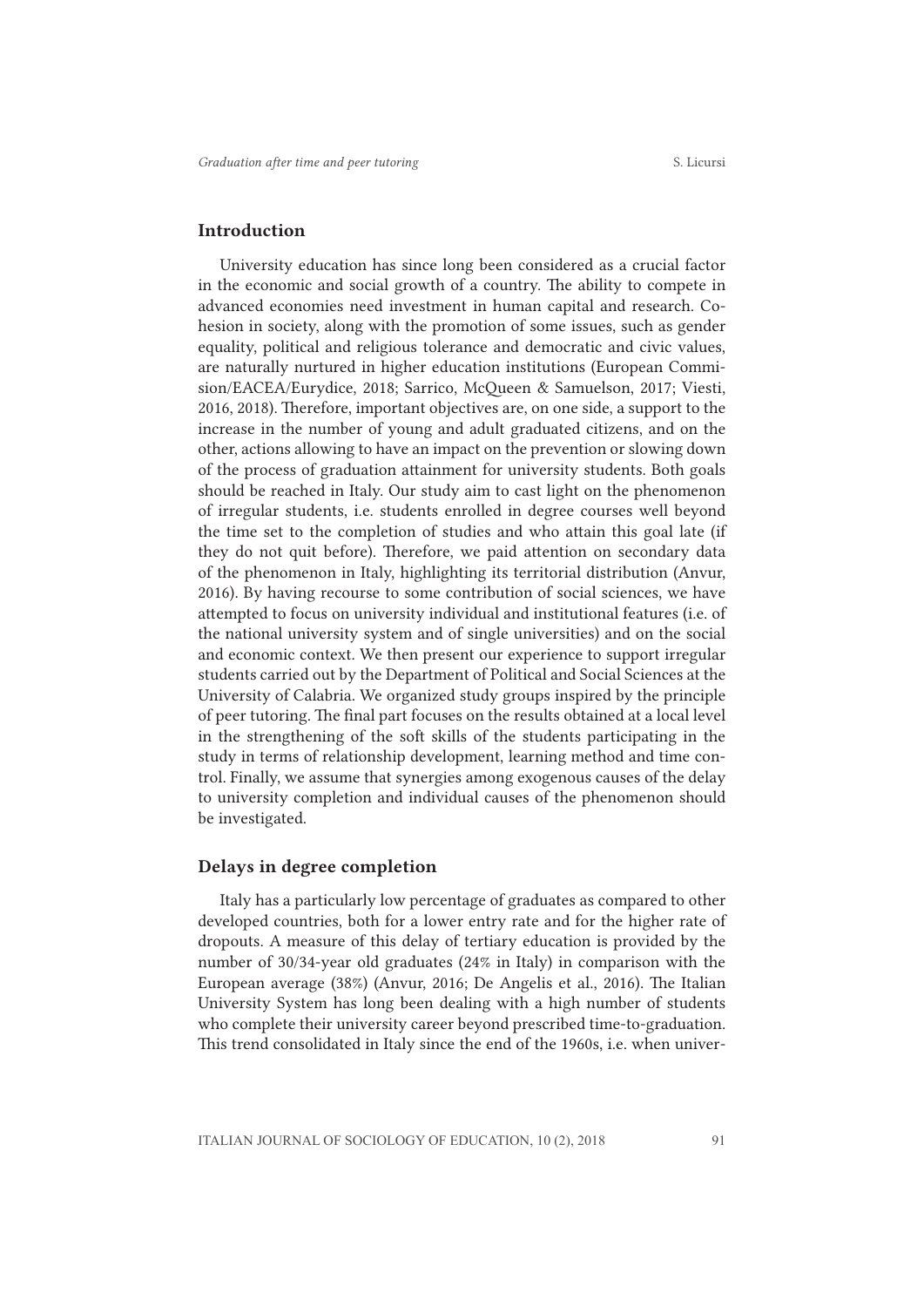sity became a real option for all school-leavers<sup>1</sup>, and was not affected by the introduction, in more recent times, of the so-called '3+2'pattern<sup>2</sup>. In fact, although immediately after the reform, irregularities seemed to consistently reduce, after some time, they started to increase again, above all in the first cycle (from 76.2% of irregular students in 2002 to 56.3% in 2008)<sup>3</sup> (Aina et al., 2015; Benadusi & Giancola, 2015), the percentage subsequently, grows again. Even more recent figures showing improvement in terms of graduates in the due time should be carefully interpreted because one of the determining factors could be the 'selection effect', caused by the fact that the decrease in enrolments mainly affected students with lower opportunities of academic succes (Anvur, 2016).

The National Students Register MIUR-CINECA could provide a perspective of the national context of the incidence of delay in graduation times. It allows to have a clear picture of the outcomes of the more recent cohorts of students after N years from their enrolment. Anvur (2016) which processed data, highlights the higher rates of students who have not completed their university exams within set time period in three-year degree courses in comparison with second-level degree courses<sup>4</sup>. To prove this situation Table 1 reports the values of irregular students in first-level degree and second-level degree courses, differentiated in cohorts<sup>5</sup>.

<sup>&</sup>lt;sup>1</sup> Law 910/1969 allowed all high school leavers the possibility to enroll in universities. This implied the Italian phenomenon of mass enrollment (in a sense never really accomplished) and an important cultural change: the democratization of education and the reinterpretation of the latter in terms of (individual or collective) investment in higher education (Benadusi, 1984).

<sup>&</sup>lt;sup>2</sup> The Ministerial Decree D.M. 509/1999 actually reduced the length of university attendance, and re-organized it on different levels: the three-year degree course and masters' degree course (which were then named first-level degree course and second-level degree course with D.M. 270/2004). Although this is not the subject of our paper, it is important to highlight that the Bologna process, and thus the convergence among European university systems, is supported by social and cultural preconditions which are not exempt from criticism. Universities are at a crossroad and the answers provided so far are weak (Santos, 2016). At an international level, globalisation had a great impact on Higher Education such as the brain drain phenomenon and the role of English as the dominant language of scientific communication, while globalisation failed to provide an answer to the problem of access and fairness, on the contrary it increasingly highlights the difficulty of students in completing their studies (Altbach, Reisberg & Rumbley, 2009; Altbach, 2013).

 $3<sup>3</sup>$  As some authors have pointed out (Aina et al., 2015), this tremendous decrease is explained by the passage of students from the old to the new system (from 4-year degree courses to three-year degree courses), that has lead them to completion of their course of studies.

<sup>4</sup> Moreover, we should take into account that three-year students have a lower inclination to complete their studies and thus, they are more incline to dropouts. The outlook is different in single-cycle degree courses, which last from 4 to 6 years, mainly in the areas of Education Science, Pharmacy, Medicine, and Law (single-cycle since 2006/2007). These courses in fact, are those with the lowest rates of dropouts, despite the high levels of irregular students. (Anvur, 2016).

<sup>&</sup>lt;sup>5</sup> The outcomes of students careers can be of three different types: graduation, dropout and irregularity. Table 1 only reports the incidence of the last value on the total number of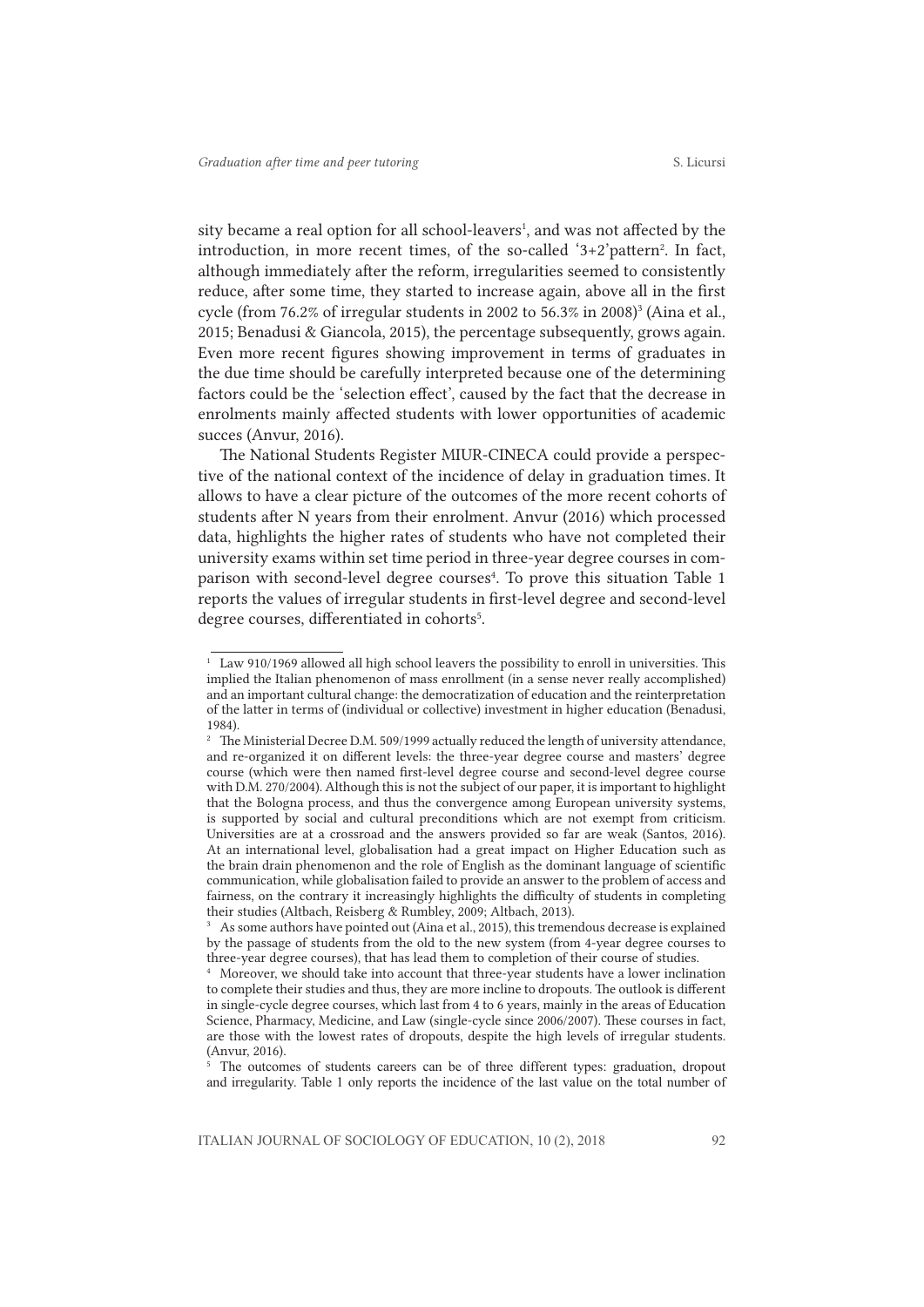| Cohort of<br>enrolled<br>students for<br>academic<br>year | <b>Students</b><br>(total) | <b>Irregular First Level</b><br>Students % |                                           |                     |                            | <b>Irregular Second</b><br><b>Level Students %</b> |                     |                     |
|-----------------------------------------------------------|----------------------------|--------------------------------------------|-------------------------------------------|---------------------|----------------------------|----------------------------------------------------|---------------------|---------------------|
|                                                           |                            | after<br>3<br>years                        | after<br>$\overline{\mathbf{4}}$<br>years | after<br>6<br>years | <b>Students</b><br>(total) | after<br>$\mathfrak{D}$<br>years                   | after<br>3<br>years | after<br>4<br>years |
| 2003/2004                                                 | 299.934                    | 54.0                                       | 37.2                                      | 19.2                | 19.995                     | 46.0                                               | 18.2                | 9.5                 |
| 2004/2005                                                 | 298.348                    | 53.1                                       | 36.9                                      | 18.8                | 49.895                     | 43.2                                               | 16.6                | 8.4                 |
| 2005/2006                                                 | 280.285                    | 54.7                                       | 38.0                                      | 19.2                | 70.705                     | 47.7                                               | 19.1                | 9.5                 |
| 2006/2007                                                 | 247.488                    | 52.7                                       | 34.7                                      | 16.3                | 76.694                     | 50.7                                               | 21.7                | 10.7                |
| 2007/2008                                                 | 247.049                    | 52.7                                       | 33.7                                      | 15.2                | 79.108                     | 53.2                                               | 23.5                | 11.3                |
| 2008/2009                                                 | 241.754                    | 51.4                                       | 32.1                                      | 14.0                | 90.930                     | 51.2                                               | 21.8                | 10.5                |
| 2009/2010                                                 | 241.037                    | 49.9                                       | 30.5                                      |                     | 98.391                     | 48.4                                               | 19.1                | 9.1                 |
| 2010/2011                                                 | 237.412                    | 49.1                                       | 29.4                                      |                     | 100.053                    | 45.1                                               | 17.1                | 7.7                 |
| 2011/2012                                                 | 233.734                    | 48.5                                       |                                           |                     | 101.635                    | 44.9                                               | 16.3                |                     |
| 2012/2013                                                 |                            |                                            |                                           |                     | 102.090                    | 44.4                                               |                     |                     |

Table 1. Outcomes of enrolled cohorts in First and Second Level Degree Courses at the beginning of the 2014/2015 academic year.

#### *Source: our data processing based on Anvur data (2016).*

More recent data highlights that the average length of university careers in Italy is in line with data from developed countries (Oecd, 2016), although some important differences at a sub-national level have been detected (Cersosimo, Ferrara, & Nisticò, 2016). In southern Italy universities, in fact, the number of students first level who regularly complete their university careers remains low, even in the 2011/2012 cohort (the last considered in the study by Anvur), (33% in the north of Italy, 27% in the center and only 16% of the total in the south). The gap among the different areas of the country is also confirmed if we boserve students who graduated 4 or 6 years after enrolment: 55-60% of the students in the north of Italy graduate after 6 years, the same is true for 47-54% of them in the center, while only 37-43% in the south (Anvur, 2016). Since new data about students that will enroll in the next few years is lacking, (in order to identify potentially different trends), graduation after completion time (*fuoricorsismo*) is still one of the main critical aspects of the system; it is almost a territorial division which substantially contributed to the decline of the Italian university system, above all

students enrolled in the corresponding cohort assessed in three different subsequent moments in comparison with regular completion of education and with reference to two levels of university education.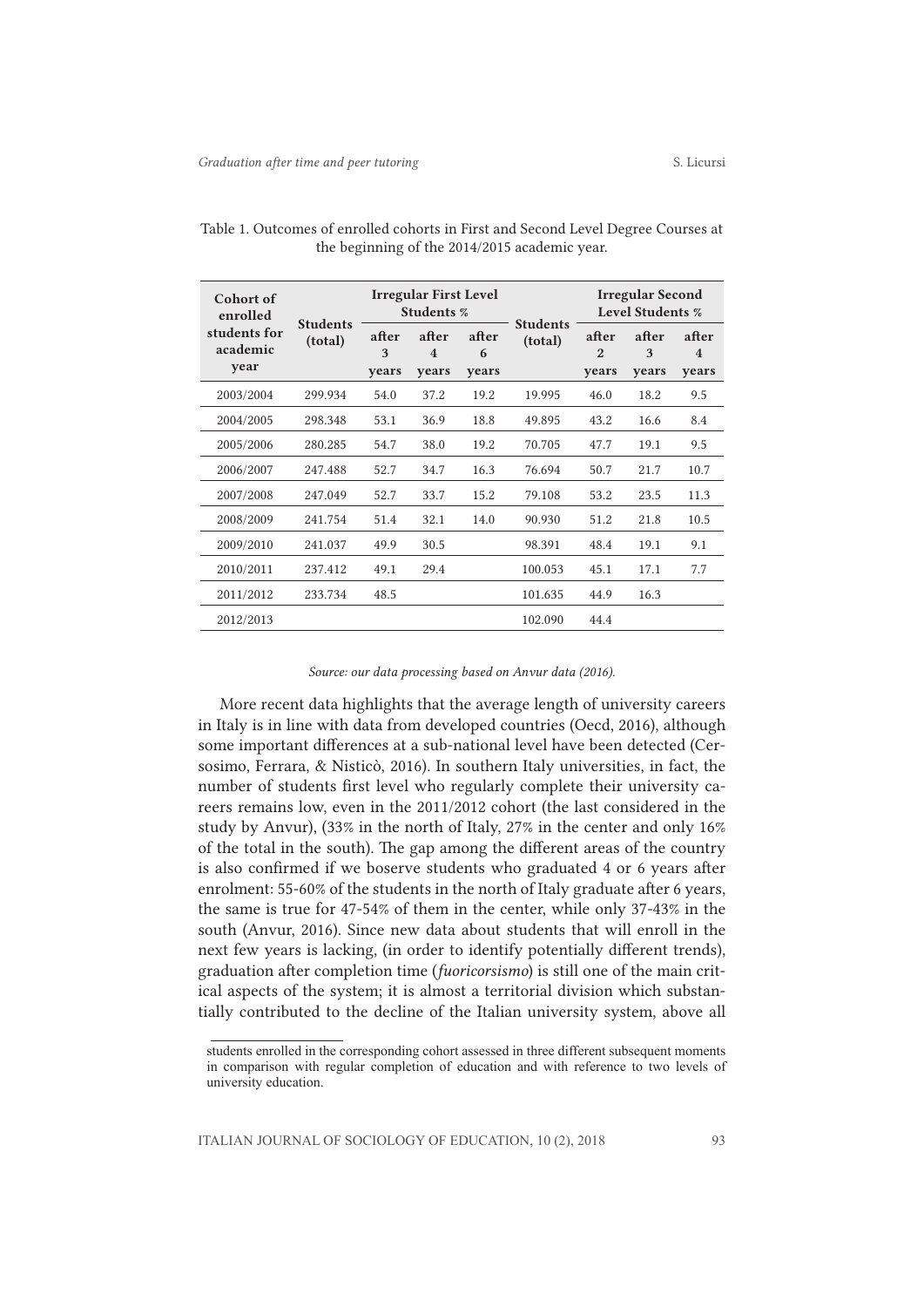in terms of students careers (Viesti, 2016). In fact, the completion of studies long after their regular completion times implies important consequences in so far it causes an extension of the investment in human resources (and thus of specific resources) of students and families in the perspective of uncertain professional employment and/or non coherent with the educational qualification (Allen & De Weert, 2007).

The condition of irregular student, is often a sort of shelter to face an adverse context, lacking alternative opportunities of self-fulfillment. Excess time to completion has also negative implications for the Government both in terms of investment of greater resources in the provision of services to the students unable to attain their qualification in due time, and also in terms of failed public and social returns, i.e. university fees paid by adult workers with tertiary education and by citizens who have a better health level and dhow a higher level of social participation (Sarrico, McQueen & Samuelson, 2017).

More recently, this data arose the interest of politicians and researchers and the topic has become the focus of the public debate on the future of young generations. The term *fuoricorsismo* is a neologism that indicates a wound of the Italian higher education system and, at the same time, a non-virtuous trend of Italian university students (Aina, Baici & Casalone, 2011).

#### An outlook on the causes of Higher Education dropout

School dropout is a complex phenomenon at any level caused by several reasons; it questions the relationship between the right to access education, the working modalities of educational institutions and the policies to contrast inequalities and social stratification (Besozzi, 2009; Colombo, 2010; Fernández Enguita, 2016; Trivellato & Triventi, 2015; Parziale & Scotti, 2016). In the  $20<sup>th</sup>$  century two sociological interpretations of the phenomenon were proposed: the functional theory by Parsons that considers education as a channel of social mobilization (Blau & Dancan, 1967; Collins, 1972), and identifies the reasons for this failure in personal, familiar or cultural aspects of the student; the second is the conflict theory reproposed by Althusser (1965), Bourdieu (1970) and by the theorists of deprivation (Halsey, Floud & Anderson, 1961) and of deficit (Bernestein, 1971), based on which those who come from disadvantaged social classes are pushed out from schools because of internal school mechanisms. Over the last decades, thanks to the contributions by Berger and Luckmann (1966), a research field was developed that analyses school dropouts as a result of a non-harmonious relationship between the student and the school or the lack of it. In this perspective, single experiences of dropouts are influenced by several variables. The quantitative analysis or the phenomenon implies the development of composite indicators that can interpret the action of each single factor. Qualitative studies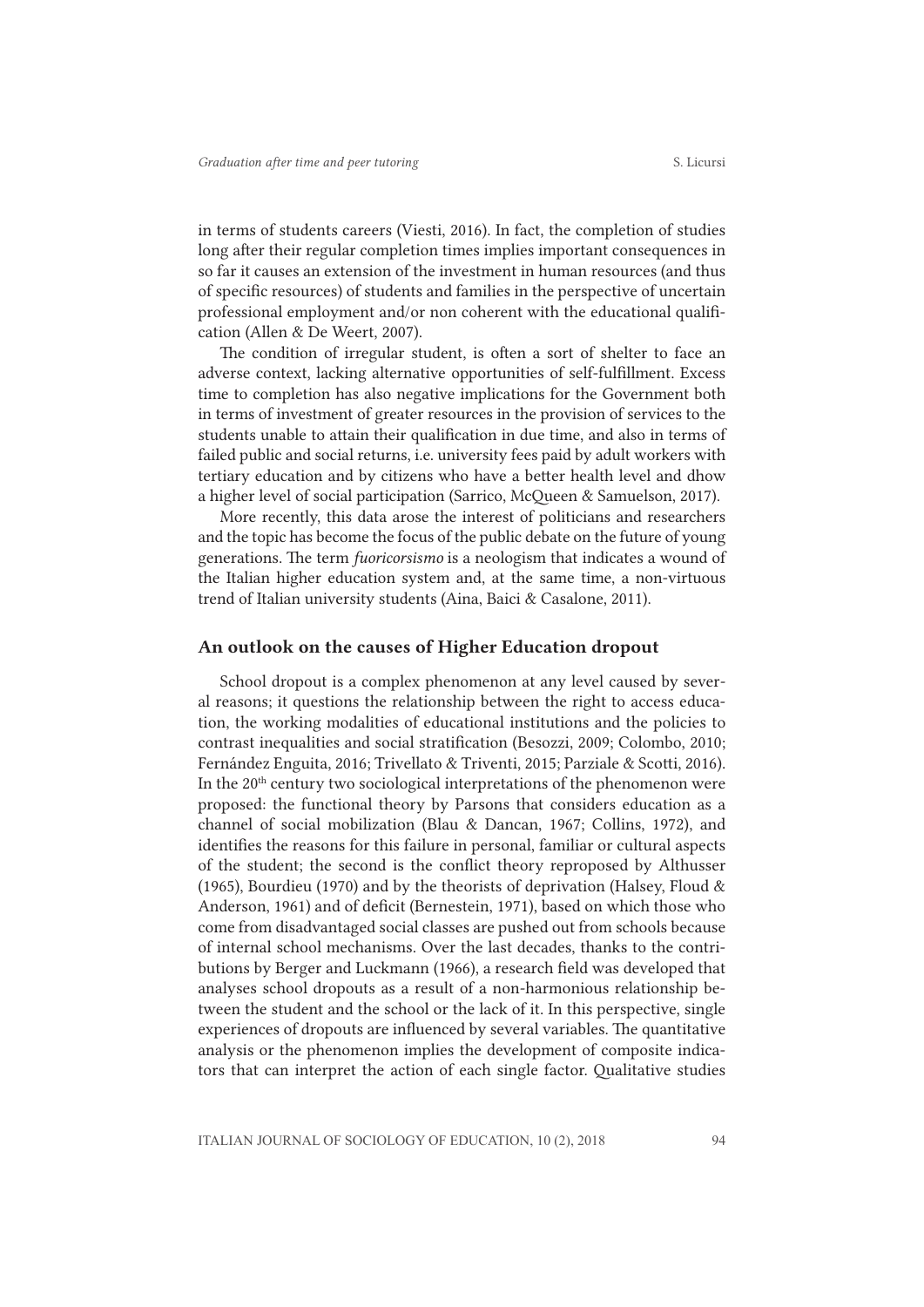instead, analyze the biography of students who drop out schools and take into account the events and actors that have played a role in their school dropouts (Colombo, 2010). Moreover, as proposed by Archer (1995), we could try to develop an analytical approach that considers both micro and macro aspects and analyses their interaction *in fieri*.

Discontinuation in Higher Education can take the form of dropouts or delay to degree attainment. We have summarized some of these analytical elements of the latter in the previous paragraph. We could affirm that, despite the expansion of higher education, Italy still suffers from marked weaknesses as compared to other Developed Countries also in terms of public expenditure (Sarrico, McQueen & Samuelson, 2017). We believe that, just like dropout that is found in lower levels of education, also Higher Education needs a contextualized approach of the phenomenon (Besozzi, 2006).

This choice, in fact, allows us to detect the deep impact on discontinuation of environmental features that are learned in students' social context. In other words, it is a question of understanding the mutual influence of endogenous and exogenous factors. More recent studies (Viesti, 2018; Sarrico, McQueen & Samuelson, 2017; Trivellato & Triventi, 2015; Siri, 2015), have distinguished among at least three macro-groups of causes for university discontinuation: i) universities' organization in terms of course provision and organization; ii) individual causes, such as low or inadequate level of competence of enrolled students, full time employment, lack of awareness and motivation in the choice of the university course, and disadvantages originating from family background; iii) factors related to the context such as lack of job opportunities after graduation.

These complex aspects could be tackled by means of policies promoted at different institutional levels: course of study, Department, University, Higher education system (Larsen et al., 2013). Actions to counteract dropouts, moreover, cannot avoid monitoring changes of the phenomenon and assessing the specific aspects that could be detected on some targets of students or of universities (Siri, 2015). Finally, in higher education special attention is paid to the communication between students and universities and thus to the community features of university life (Tinto, 1975; Braxton & Hirschy, 2004; Heublein et al., 2010).

## Irregular students' profiles in the experience carried out at the Department of Social and Political Sciences

Before dealing with the experience carried out at our department with irregular students, it is worth providing a synopsis of the regional context and of the University of Calabria.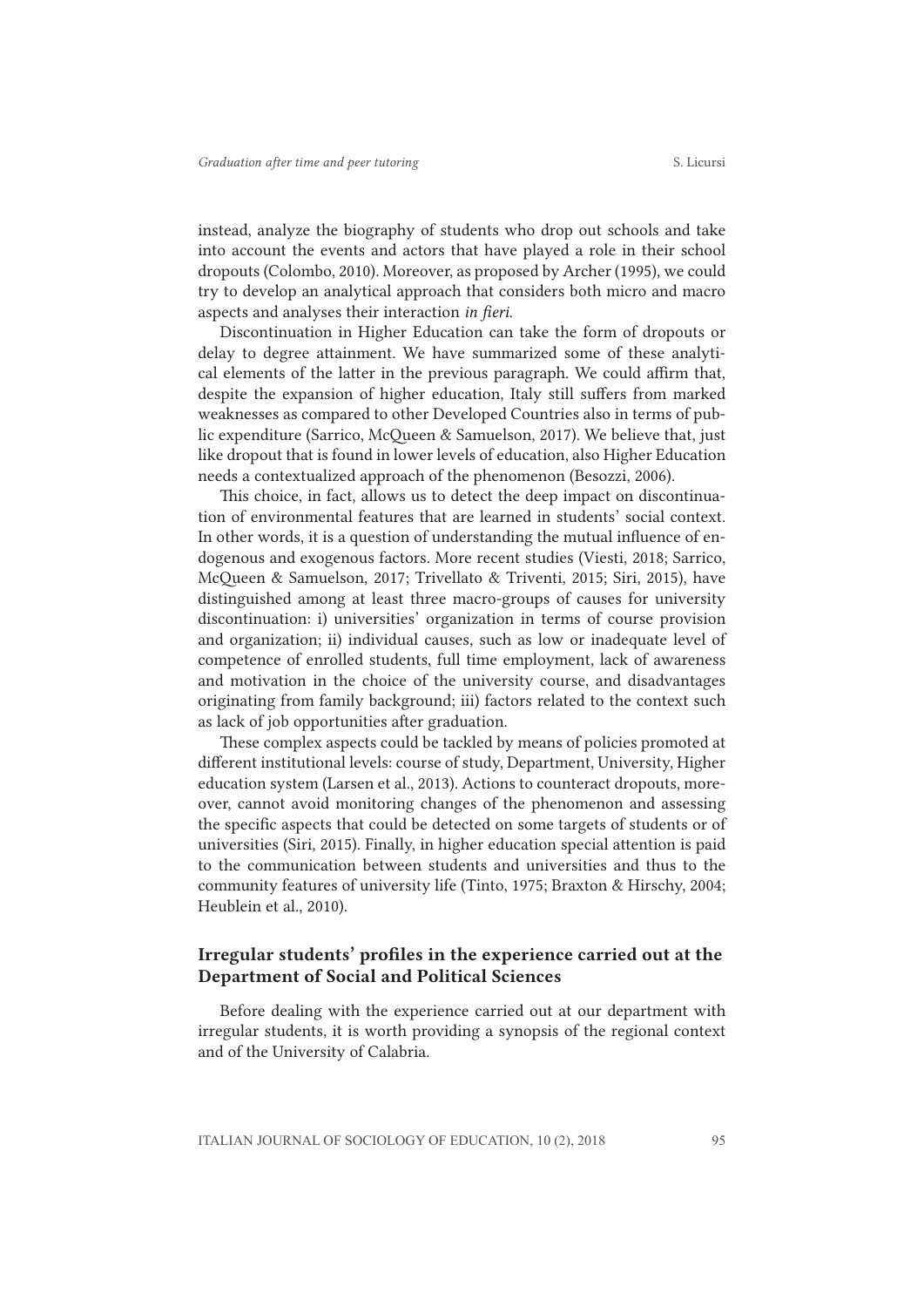Like other southern regions, Calabria has "very limited social cohesion" (Venturini & Graziano, 2018)<sup>6</sup>, high levels of poverty and low resource investment (Istat 2016 and 2017). Juvenile poverty, in its material and non material components, is alarming. In Calabria, as well as in other regions of the South of Italy, the incidence of the rate of Severe Material Deprivation is 6%, higher than the national average (20.5 versus 14.2) (QES, 2018). Based on the IPE (Index of educational poverty) index, the evaluation of such educational index, both in terms of learning and skills and in terms of access to educational institution, Calabria ranks second preceded by Campania and Sicily (Save the Children, 2017). Also, the percentage of Calabrian children below the age of three having access to social and educational services is less than 10%, as against 23% of the national rate (Con I Bambini, 2018)7 . Social inclusion and access to the employment market are more complex in the regions of the South of Italy: in Calabria over 36% of young people between the age of 15 and 29 fell within the category of Neet (Not in Employment, Education or Training) in 2017; the national average is lower, almost 25%, despite being alarming as compared to European rates.

If it is still true that the school system educates individuals able to consciously act within society, rather than passively accepting it in any aspect (Morin, 2000), the University of Calabria has its rationale in this mission. It was started in 1972 as a University Campus, and it has been, and still is, an educational institution, focusing on emancipation and social mobility generations after generations (Fantozzi & Licursi, 2011). It is currently facing the difficulties caused by the decrease in public investment in the field of Higher Education, which has greater impact on southern universities (Viesti, 2018). The University of Calabria is the largest university of the region with slightly less than 30thousand students and 75 degree courses (Anvur, 2016). Four first level degree courses of the Department of Political and Social Sciences Dipartimento di Scienze Politiche e Sociali (DISPeS), will be mentioned later.

In the 2014-2015 academic year, the DISPeS of the University of Calabria started an investigation with the aim to increase knowledge on the issue and promote action targeted to the support of irregular students' (about one thousand overall).

It is a two-step process, whose aims and actions are summarized in Figure 1. It is important to highlight that the difficulties faced when starting contacts with irregular students<sup>8</sup> made it impossible to use any selection criteria

<sup>6</sup> In the study indicated, the concept of social cohesion was evaluated based on several indicators belonging to the field of: politics, society, economics, gender, culture, social inclusion and non discrimination, as well as environment.

<sup>7</sup> A really low value if we consider that the Lisbon index sets 33% as a goal (initially within 2010 and now 2020).

<sup>&</sup>lt;sup>8</sup> In a first stage, a series of instruments were used, such as the DISPeS website, information to students sent to their institutional email address and awareness raising campaigns with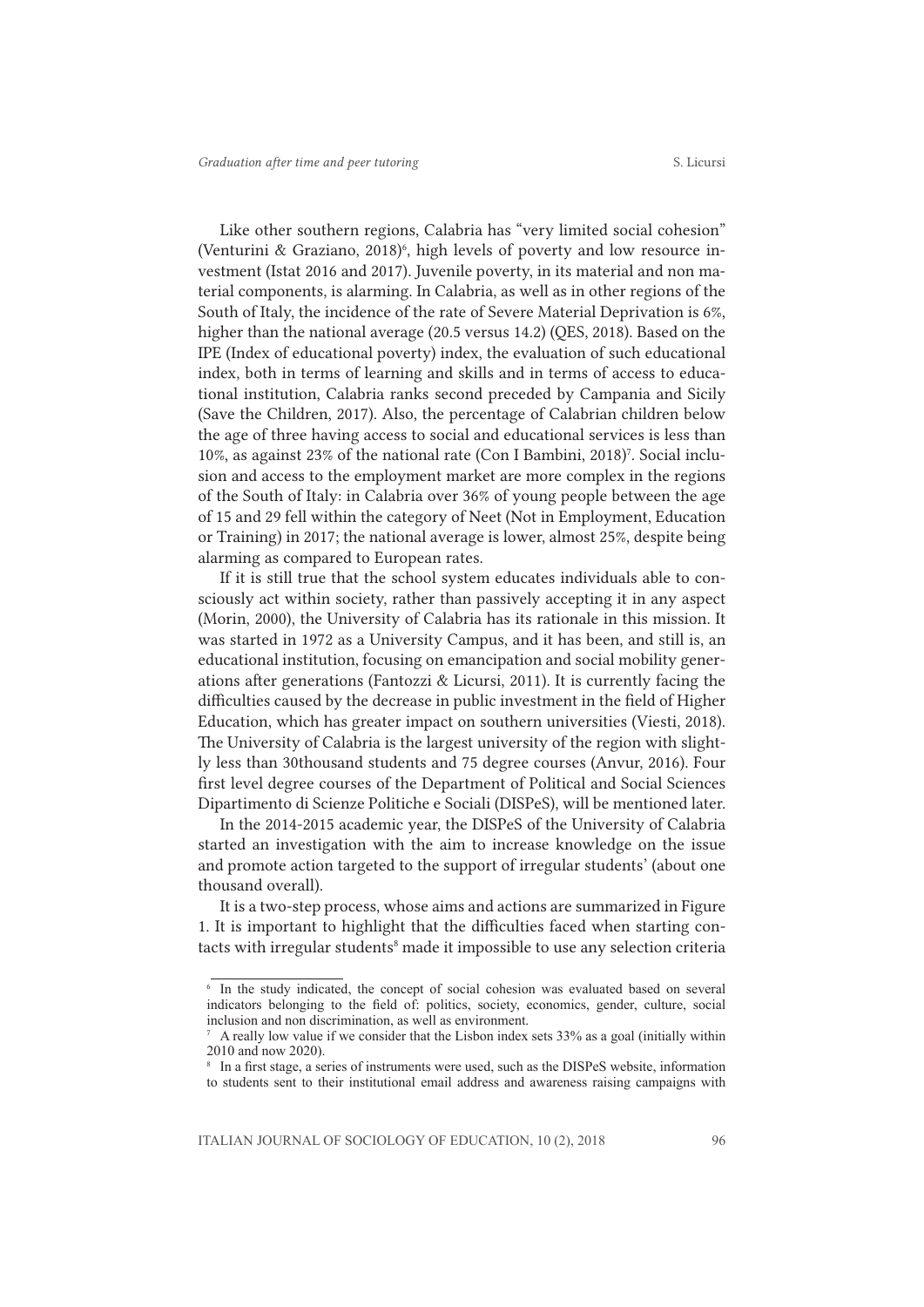for the second step, as well as it was impossible to set up a control group. Students with a positive attitude have been included in study groups. The majority of them were women students (in line with the gender composition of Dispes student population) and participants came from all degree courses (Political Sciences: 43, Social Services: 15, Administration Science: 32, Economics and Social Disciplines: 8).

| Figure 1. A summary of the experience carried out at Dispes |  |  |  |  |  |  |
|-------------------------------------------------------------|--|--|--|--|--|--|
|-------------------------------------------------------------|--|--|--|--|--|--|

|                | Aim                                                                                                                | <b>Actions</b>                                                                                                                                                                                                                                 |
|----------------|--------------------------------------------------------------------------------------------------------------------|------------------------------------------------------------------------------------------------------------------------------------------------------------------------------------------------------------------------------------------------|
| <b>STEPI</b>   | <i>i</i> ) Establish a contact<br><i>ii</i> ) Knowledge increase                                                   | • 14 Training events (about 140 students)<br>• 10 Focus groups (about 50 students)<br>• Survey ( $n \approx 300$ ; $N \approx 1000$ )                                                                                                          |
| <b>STEP II</b> | <i>i</i> ) Flank students in their<br>path to the degree<br>completion<br><i>ii</i> ) Acquire further<br>knowledge | • 9 study groups (4 peer tutoring, 90 lessons with<br>about 100 students)<br>• coordination meeting (once a week on average)<br>• interviews with some of the students<br>participating in groups (17)<br>• analysis of tutors' lookbooks (90) |

Information in the first step, highlighted that students failing to complete their degree in the prescribed time constitute a specific aggregate within the students population at DISPeS. This was partly due to some specific features of the department itself and to the change of students' subjective conditions which, over the years, lead them to spend their time differently. In the framework of this specific aggregate, three different profiles of irregular students have been highlighted and it emerged that non-compliance with regular completion time is the consequence of several reasons and that it is also possible to detect clusters of common factors for each profile.

#### *Unmotivated students*

Irregular students display relevant motivational weakness and lack of self-esteem, and these two factors are closely intertwined. For slightly over 40% of irregular students, the problem is their lack of motivation in terms of choice of studies; for 20% of these students their choice was strongly influenced by external factors: very often it is impossible for them to afford studying at a university in another region or to access a specific study course because of the entry test selection. Overall, quite a high number of irregu-

the support of students' associations, as well as students' representatives, and notice spread through fliers, leaflets and professors online notice boards. In a subsequent stage, given the lack of effectiveness of these instruments, we started contacting students through phone calls.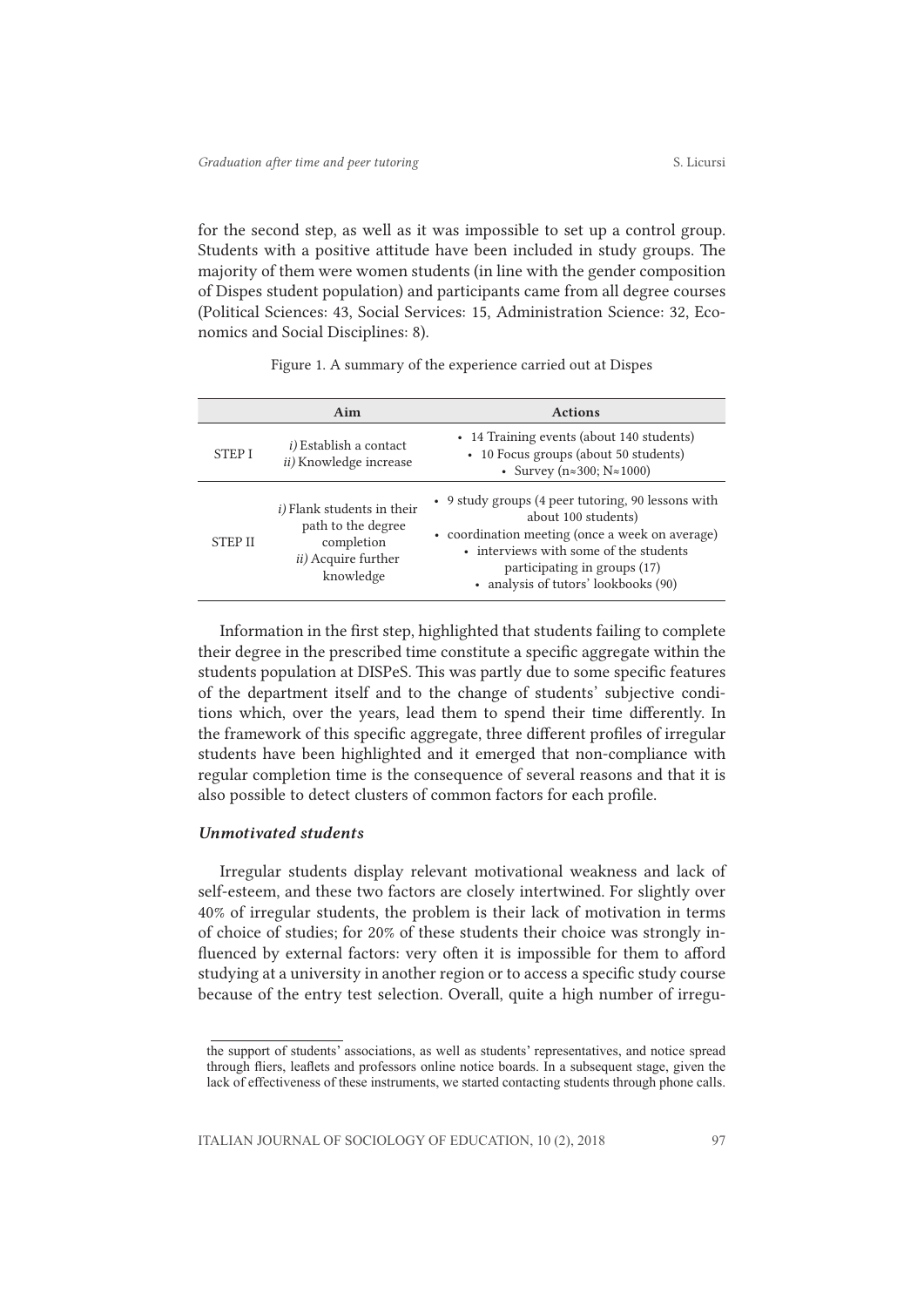lar students are 'non-committed' (Mäkinen, Olkinour, & Lonka, 2004); they are rather seeking for their identity (the status of university student) in the external world and to find their dimension in a social context with very limited employment opportunities. Many university students that are inactive in educational terms could easily transit to the group of 'neets' (not engaged in education employment or training) if they formally decide to discontinue university.

Over 40% irregular students indicate the lack of motivational support among the causes of their delay, while the majority of them identify poor learning skills, lack of concentration and previous educational gaps, as the main reasons for their failure. Their lack of motivation is also evident in terms of future plans for their lives and in the high level of fear about what is going to happen after graduation. Almost 50% of the surveyed students declared their lack of interest in having children or getting married (30% of surveyed students is not even interested in a permanent relationship). Vice versa, 47% were extremely worried about their future after the completion of their studies (10 in a value scale from 0 to 10).

#### *Disadvantaged students*

As it is fairly common, not all students are in the same position when they start any cycle of studies. Although non-homogeneities in terms of educational and familiar background play a key role in high-school education, they are also important at a university level, thus entailing a number of consequences, such as the delay in degree completion. On the other hand, Italy is still the country where parents' level of education significantly impacts on their children's educational qualification, more than in any other developed country and this causes a problem of fairness, above all in higher education (Oecd, 2016).

In particular, pre-university educational experience of students who do not complete their university exams within set time period, is generally negatively marked. The phenomenon could be defined as a sort of 'continuous drop-out' (Cersosimo & Licursi, 2016) to indicate the situation of students that have previously experienced educational failure: 30% of them had to recuperate the educational debt of the previous years, 10% changed school at least once and slightly more than 4% missed at least one year school. This is also flanked by a negative assessment of the school environment: 25% of surveyed students report *hostile* teachers and about 10% were unable to establish lasting ties with their peers. Focus groups highlighted general mistrust towards schools. Access to university, moreover, disappointed students' expectations of living an experience that they expected to be considerably different from school.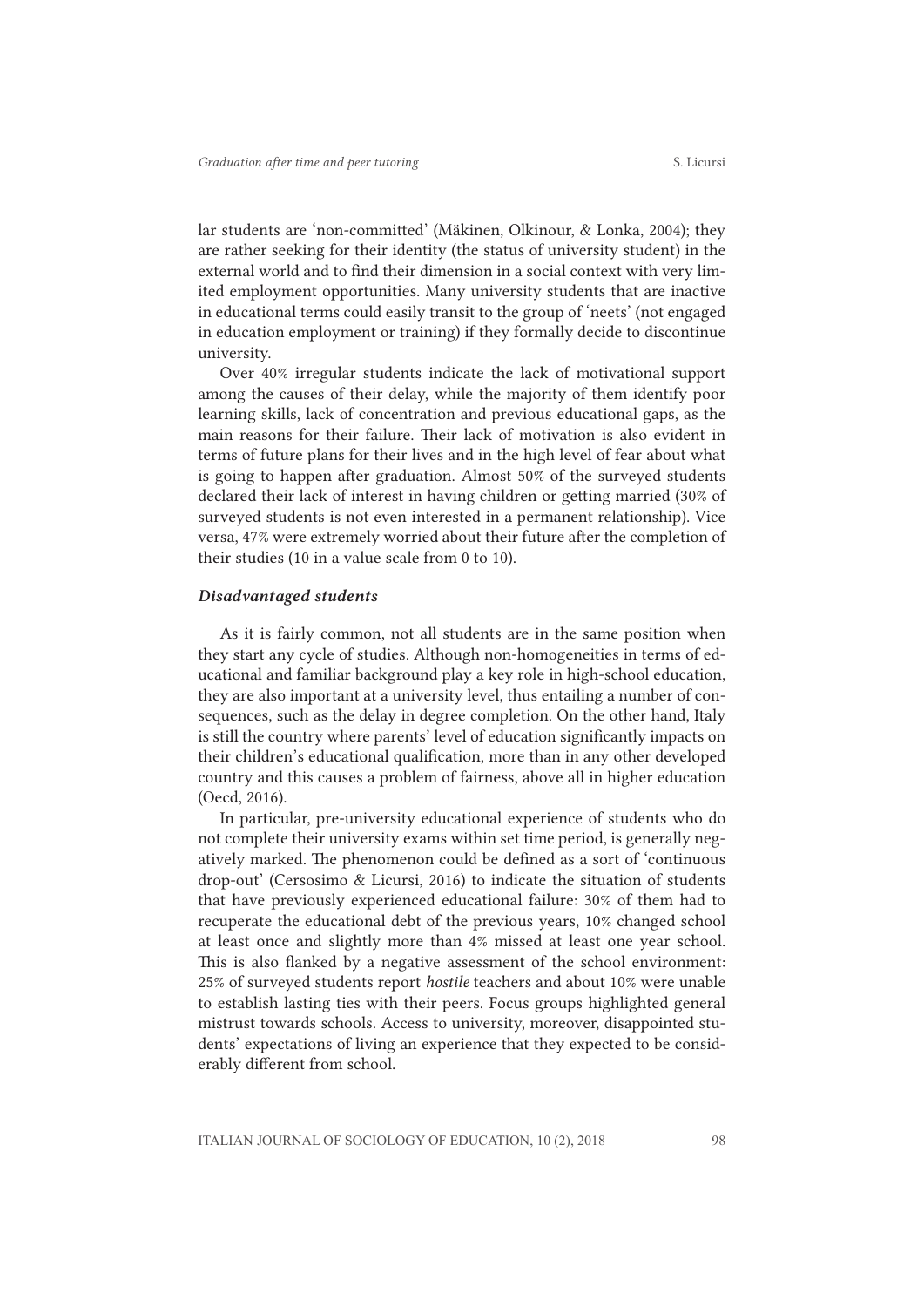Few students are able to find practical or motivational support in their family background to complete their course of studies. Only 5.3% of parents of students who do not complete their university exams within set time period holds a degree; 13% of these students have one parent with a degree and over one fifth of them has parents holding a secondary school leaving diploma or a lower grade diploma. In 60% of the cases none of the family members holds a degree.

#### *Students who report: «life is not only university»*

Less relevant in terms of figures is the profile of irregular students, who slowed down the learning pace because they were more interested in other issues. By analyzing some variables (i.e. marital status, work and accommodation, that are considered disadvantaged conditions), jobs and commuting negatively affect (or affected) students' performance. In the academic year under examination, 28% or irregular students at the DISPeS are worker students, as against 10% of enrolled students of the same department. In 50% of the cases students have unstable employment both in terms of temporal continuity and in terms of regular contracts. Students narratives highlight that the mixed uncertainty of these jobs makes it difficult for them to combine their working activity with their educational workload. These jobs contribute to relieve families from the economic burden of university costs rather than being an aspiration for professional fulfillment. However, working students are aware that their work commitment further contributes to their delay in attaining a degree.

Commuting is another feature commonly associated with irregular students. In many cases (over half of the surveyed students) it is a deeply-rooted condition, in the sense that these students have always travelled to/from university, thus spending a lot of hours in commuting. Others, on the other hand, decided to travel when they became irregular students, thus not attending their lessons any more, which further increased their distance from university facilities.

### Peer tutoring and study groups

After learning more about this population of students, we have outlined and implemented measures aiming at the support of these students. It is important to highlight that the theoretical-methodological reference of this intervention is the socio-anthropological approach by Tinto (1975, 1997, 2006), whose theories pointed out that the ability of universities to foster social and academic integration of their students contributes to students' decision not to discontinue their studies. Students integration could be en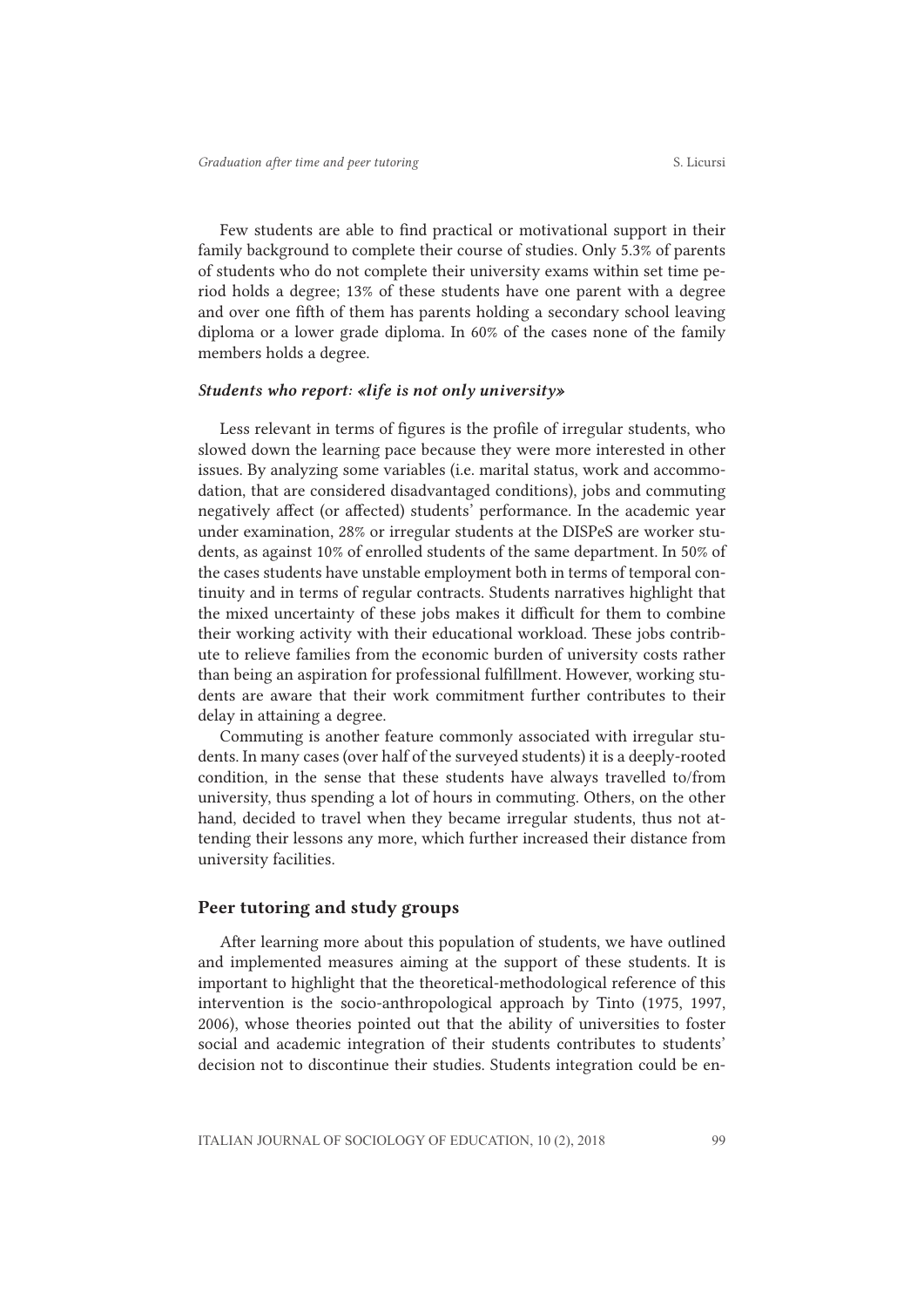couraged both through the ordinary process of the institution (relationships between students and professors and/or administrative offices) and through the enhancement of social events within the university context, which – in the case of DISPeS – overlaps with campus life and initiatives. Such a model should be implemented from the very beginning, from the first day of the first year of course<sup>9</sup>. At the DISPeS the main issues were counteracting poor or lack of inclusion, starting from students' direct involvement with the aim was to make them feel more involved in the life of the campus and their course of study. On one side, the Department focused both on its educational accountability, in taking inspiration from Milani (1967), and also on its role of *hospital treating patients*; on the other, it sought an approach with irregular students that could promote students' self-development (Montessori's approach) and encourage irregular students to play a key role and act within the perspective of a *banking* approach to education (Freire, 1971).

Among the potential measures, we considered that study groups with the support of peers were more coherent with these premises in the case of the first two profiles of irregular students, anticipated in the previous paragraphs, and in line with the implicit requests of students involved in focus groups. In fact, peer tutoring, that consists in helping students towards the acquisition of knowledge and skills that their tutors have already acquired (Topping, 1997), facilitates the strengthening of irregular students' self-esteem and promotes socialization and the sharing of experiences (Chiari, 2011), at the same time discouraging adaptive and self-sabotage attitudes (Alesi & Pepi, 2014). In order to implement a peer cooperative learning setting at university (Da Re, 2017), in our experience at DISPeS, tutors were not surrogate-professors, but peer students. In fact, three students from a second-level degree course of DISPeS and a PhD student selected through a public competition, were involved in a basic training course on peer education and worked with these groups.

In higher education, peer tutors are required to create an open and communicative environment and to answer questions of different types and importance asked by students. Moreover, as pointed out by Falchikov (2001), in many cases peer tutors play a Vygotskian function of cognitive scaffolding, thus encouraging learning in students' zones of proximal development. The adoption of peer tutoring in higher education, essentially fulfills the need to reinforce study skills and problem solving and to encourage self-study. That

<sup>9</sup> Action at the beginning of the course could establish a system of monitoring/action in order to counteract educational failures. The results obtained in the first year, in fact, affect university careers and in this period the higher rate of drop-out is registered. Indication as to school leaving marks and the grades average in the first exam, among surveyed students, confirmed data found in other studies on the topic (Cersosimo, Ferrara, & Nisticò, 2016; Bound, Lovenheim, & Turner, 2010), i.e. a link between pre-university assessment and first exam grades and the connection between the latter and regular course attendance.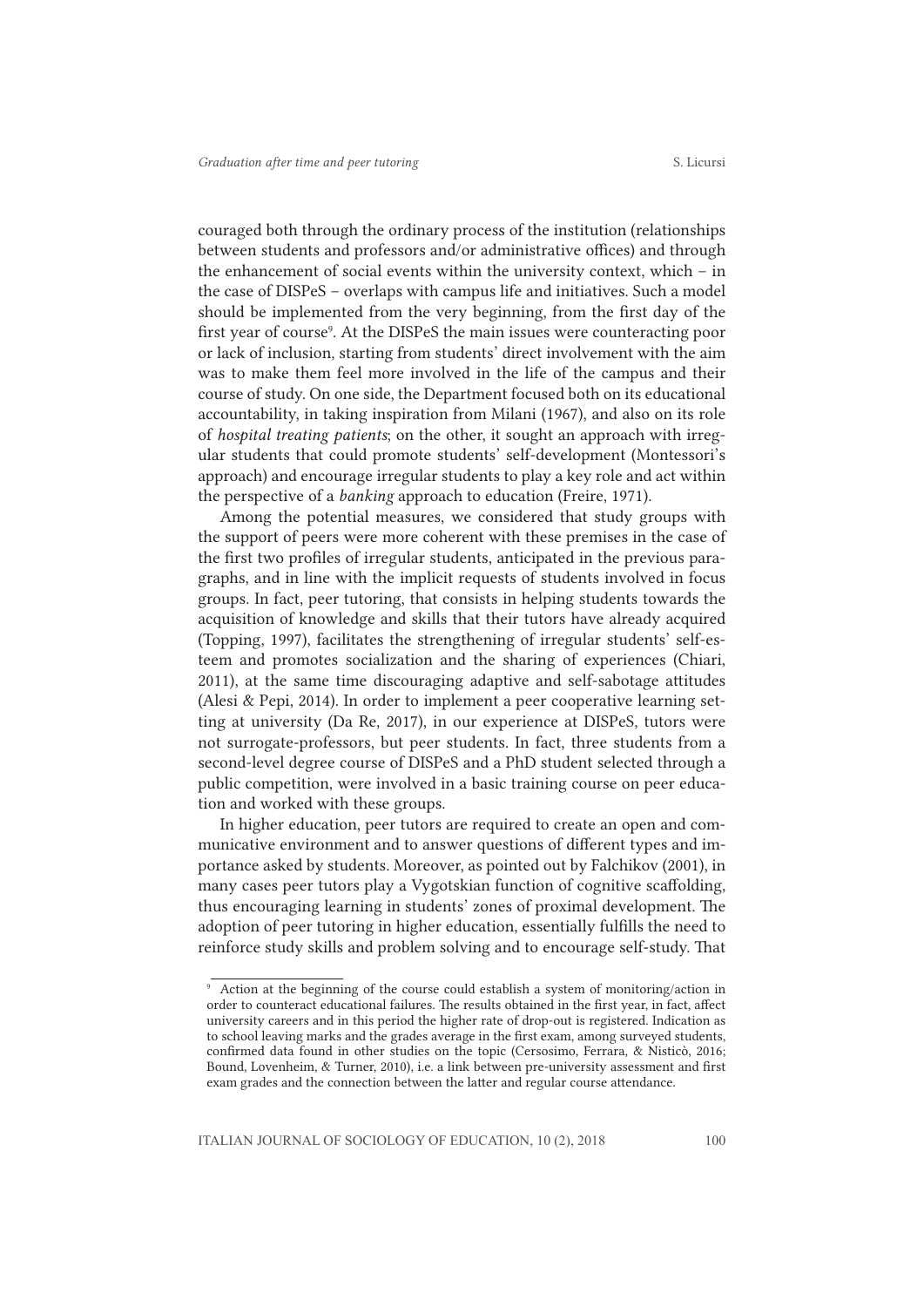is why this method is often employed with irregular students or to limit the risk of drop-out (Colvin, 2007) and it is an approach that encourages the overall organization of more student-oriented and specific needs-oriented teaching (Saunders, 2006). The trend towards this approach was supported by reflections and experiences to help university students developed both at an international level (Rodrigo et al., 2014; Yorke & Thomas, 2003; Àlvarez, 2005) and in Italy (Isfol, 2005; Bertagna & Puricelli, 2008; Freda et al. 2014; Clerici et al., 2012; Da Re & Zago, 2014).

Overall, as already shown in Figure 1, 9 study groups and 90 meeting were organized; about 100 students took part in this experience. Each group was organized under the form of an intentional space of peer-to-peer interaction in order to work on students' learning styles and motivation, rather than on their disciplinary competence strictu sensu. The approach employed can be defined as metacognitive, insofar it includes both cognitive aspects and emotional ones (Mega, Meneghetti, & De Beni, 2008); at the same time, the impact we wanted to observe was on knowledge and metacognitive self-regulation (De Backer, Van Keer, & Valcke, 2011).

In order to provide students with an ad hoc area for group activities, meeting rooms of the department were used. Such a choice was a positive action of the intervention, since it encouraged peer interaction (classrooms would not have been ad-hoc setting because of their arrangement specifically devised for lectures) and because it fostered a more direct contact with the schedule, rhythms and quality of life at the department. Students also had the opportunity to develop greater familiarity with the areas that are generally used by professors to work and carry out their research activities.

#### Outcomes of the Experience at University of Calabria

Groups were not able to fulfill all the needs that were gradually openly expressed by irregular students or that had been detected by tutors. In some cases students formally entered the group, but were seeking a preferential relationship with tutors rather than developing social relations of mutual support with their colleagues. In other cases psychological professional support was necessary. In compliance with data in the literature (Chiari, 2011), in most situations, however, groups were able to promote peer social relations and to develop of positive and proactive social relations towards studying; these were able to re-activate and accelerate students' careers and – sometimes – supported them in the completion of their university course. Tutors have kept a diary of any meeting, they have also developed a final report and organized periodic coordination meetings with the professors involved in the project.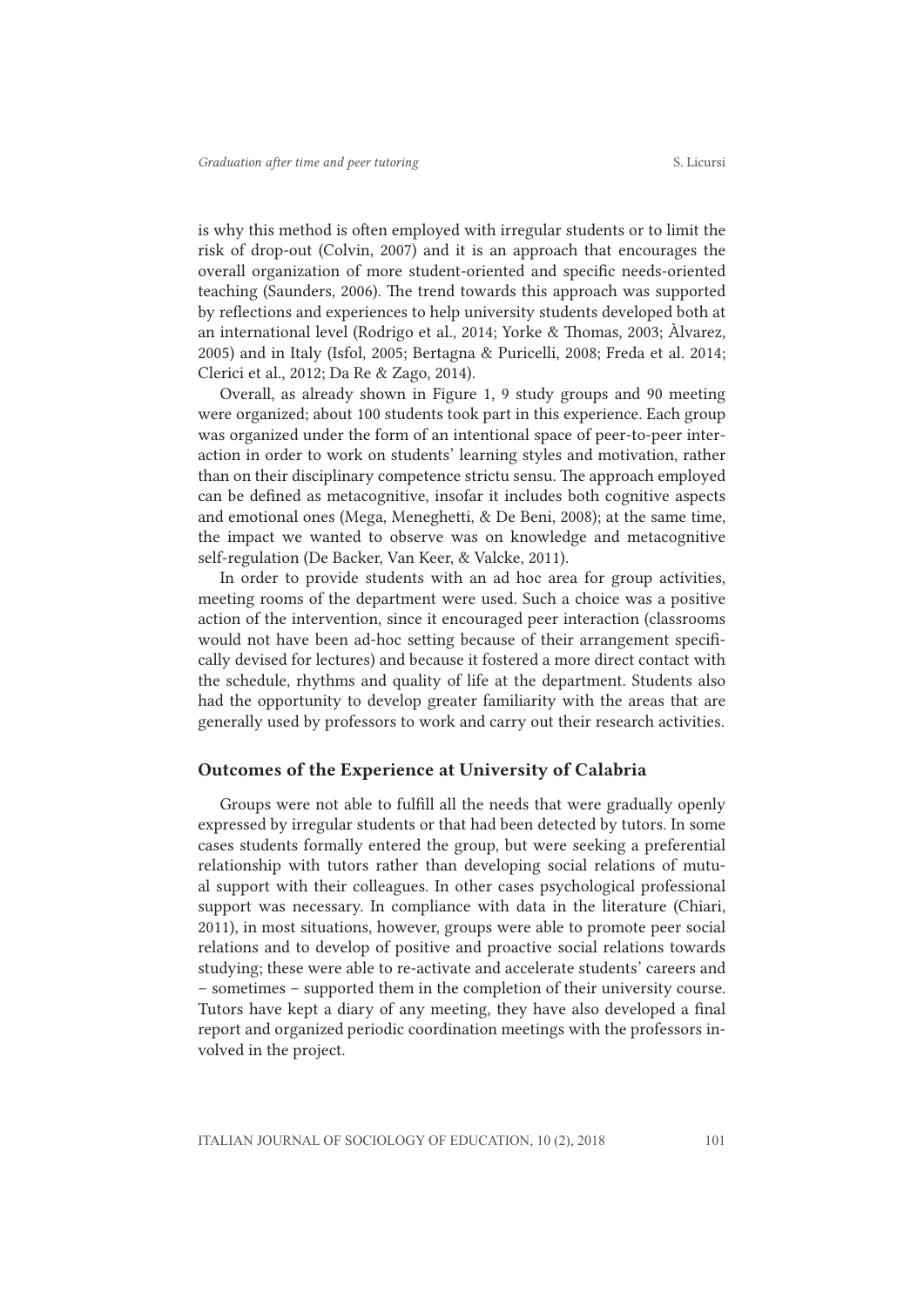At the end of the experience 17 students participating in the study groups were interviewed by a peer. These materials and the steady monitoring of this experience led us to the considerations indicated below which propose a concise reconstruction of the skills acquired by the groups which could be ascribed to three macro-abilities: developing social relations, diagnosis and intervention. These are soft skills, i.e. general skills attaining the cognitive and behavioral dimension that could be employed when studying or working and also in the scheduling and planning of personal objectives (Poy, Rosina & Sirani, 2018).

#### *Developing Relationships*

Such macro-area of skills include several psycho-social abilities. The latter turned out to be essential in study groups to develop other kinds of competencies as well as in the implementation of the actions to support irregular students. *Developing relationships* meant: establishing relationships with other peers with whom students could be extroverted and tell about their experience; moderating the tensions generated among students and their families by educational failures; 'unearthing' negative experiences in the relationships with institutions (with administrative and teaching staff); bringing out feelings of mistrust towards themselves, third parties or the university itself; and sharing the most frequent problems such as anxiety and depression. More stable and permanent ties were developed; sometimes real friendships were developed.

The opportunities provided by study groups could be better understood if we consider what has emerged from the profile of students who complete their university career beyond prescribed time-to-graduation, in particular in terms of motivational vulnerability (at enrolment and *in itinere*) and their estrangement from university, which often overlaps with the discontinuation of the relationships with their colleagues and/or flat-mates, as well as the loss of a typical socialization space.

#### *Diagnosis about the Learning Method*

Within the framework of study groups another transversal macro-competence was developed, based on the ability to re-build students' own bio-educational progress and analyze the features of school and university system, by means of a diagnosis. Students involved in a peer-to-peer interaction developed a map of their personal features, skills and attitudes, as well as of their commitment patterns related to learning activities. Such a process implied continuous reference to middle and high-school experiences, where inefficient practices and approaches to text reading emerged and consolidated. In the groups students reflected on their learning approach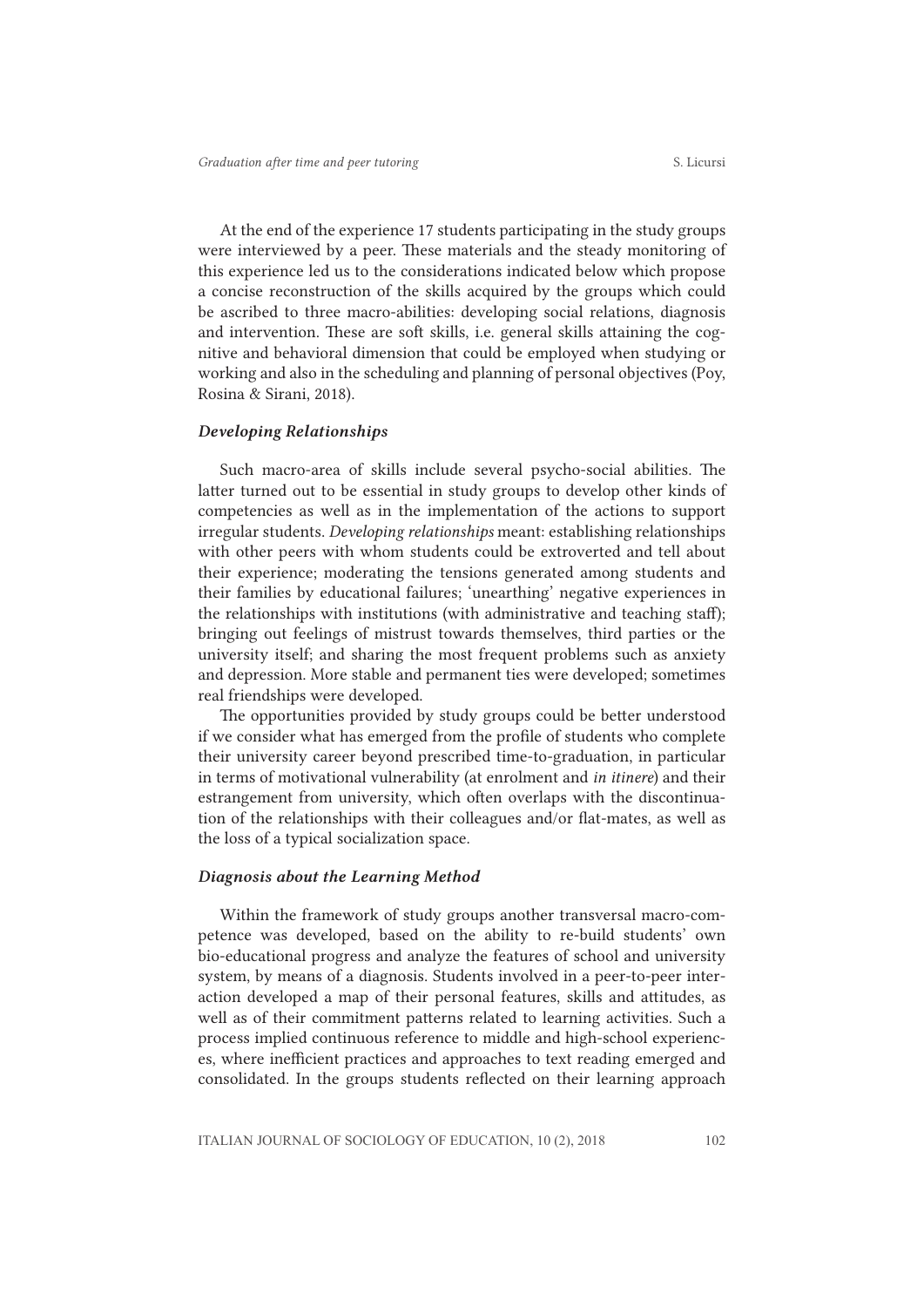to learning, experimented new practices to understand exam subjects and de-constructed learning practices, which had become a habit, that – in their opinion – had proven to be useless or unproductive (such as highlighting whole pages of textbooks or replacing the passage with a summary written by other students). The experience was also useful to bring to surface fully-fledged self-sabotage strategies (such as postponing individual study) and self-regulation disability whose outcome was to confirm of the (self)-alleged personal inadequacy to university studies. Acting as Group Investigation (Sharan, 1994), peer-to-peer work helped students improve learning techniques, schedule learning and develop personalized learning methods.

Diagnosis was carried out on single courses and on other institutional management levels involved (departments and university). The comparison among several curricula, syllabuses and professors, provided an opportunity to develop a wider perspective of observation, thus going beyond students' self-centered perspective which sometimes leads them to a fatalistic interpretation of their own course of study. The group became an opportunity to share needs, desires and expectations with a double educational and training function: it increases knowledge and develops skills (Mandalà, 2006). Participants reinforced the power of control on their own *change* process and they learned what to study and how to study it. This action had, thus, an *enabling* function (Nussbaum, 2011; Boni & Gasper, 2012) and it tried to promote the potential of each single student.

#### *Time control, Strategic action and responsible attitude*

Peer-to-peer study required irregular students to adopt a constructive and responsible attitude and to comply with time-frames and schedules agreed upon with other participants<sup>10</sup>. Not all participants were able to respect rules and some students displayed unstable participation.

However, the work carried out in study groups fostered students' awareness that they could design their learning patterns and control learning levels and – as a consequence – their academic results. In this framework even the 'planning of their daily activities' was an important step $11$  and it should

<sup>&</sup>lt;sup>10</sup> Studies on cooperative learning and peer education highlight that these approaches are able to promote a recovery of the ethical dimension of education (participation, responsibility, sharing and care for the others) (Chiari, 2011).

<sup>&</sup>lt;sup>11</sup> The relationship of young people and time should be interpreted as a consequence of living in a fast-pace society (Rosa & Scheurman, 2009), where the present is all that is around (Harvey, 1990). The branch of research focusing on the effects that the passage from adolescence to adult life and the fragmentation of experiences have on young people (Cavalli, 1985; Cavalli & Galland, 1996; Cesareo, 2005; Merico, 2004; Leccardi, 2014, 2017) is useful in the interpretation of the condition of irregular students. By having recourse to the title of a book by Gallino (2014) students who attended peer groups initiatives initially joined as 'postponed entities'.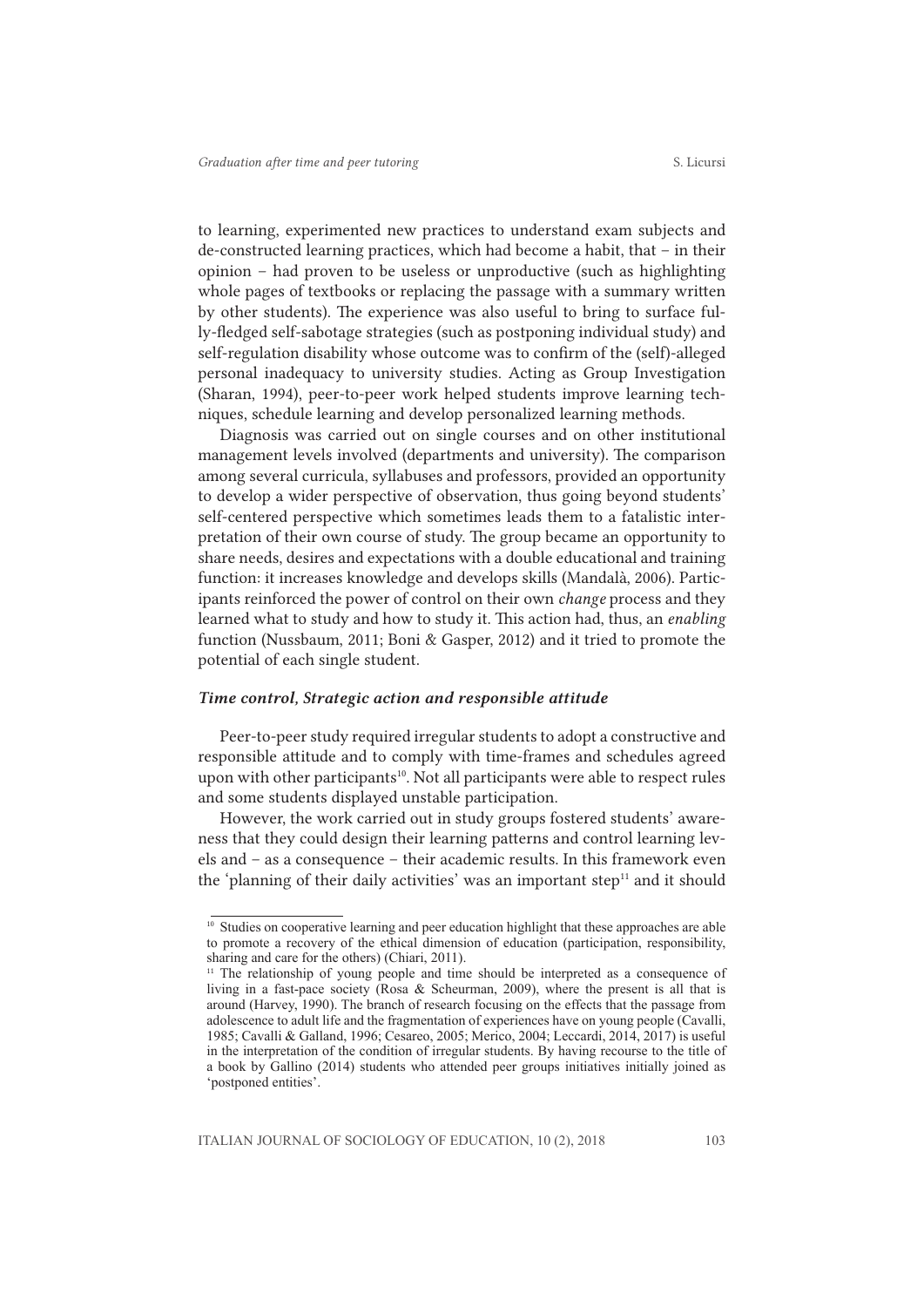be considered as the adoption of an action strategy aiming at compliance with the planned schedule. It is a change that might have greater impact on the way students perceive education and on the re-design of their professional and biographical path (Besozzi, 2009). For some students, positive changes in exam results have triggered deeper changes which have affected their way of experiencing life within a university context. Exercise in study groups made students more aware of the needs for individual commitment and the possibility to reach good results through their commitment and the implementation of proactive roles, which – in turn – strengthened their self-esteem.

On one side, students acquired awareness of the importance of their commitment and, on the other, they became autonomous in learning. At least this is what emerged from the experiences of those irregular students who completed their course of study, sat for the final exam and enrolled in a second-level degree course.

#### Conclusive remarks

Actually, there are several, different reasons behind graduation after completion time. For decades researchers have agreed that the factors that have an impact on dropout and failure in training are not always a consequence exclusively ascribable to students (Tinto, 1975; Yorke & Longden, 2004). It is, rather, the result of several circumstances such as social and economic factors, family background, ethnicity, educational deficit when accessing university, poor learning in progress, wrong choice of studies and the psychological attitude of students. All these factors represent the multi-faceted dimension of the problem, thus calling for interventions through the development of strategies and the involvement of policy makers at different levels (degree course councils, departments, universities and the ministry of education).

Results of the experience have highlighted two positive results. First of all, questionnaires and focus groups allowed us to draw an up-to-date map of the profiles of irregular students and of the causes of their delay, thus challenging some stereotypes of the phenomenon common also among the professors at the DISPeS department. Students re-process their status of irregular students like a long wave, nurtured by students' lack of motivation, disadvantages perceived in terms of skills and competencies and by different needs that emerged over time, that highlight university drop-out and discontinuation of education. Exogenous causes of the delay are only marginally indicated in their stories. Research instead clearly pointed out, the some flaws of the system, such as the weakness of preventive strategies (in the first year) and the marked gap between students and institutions, the univer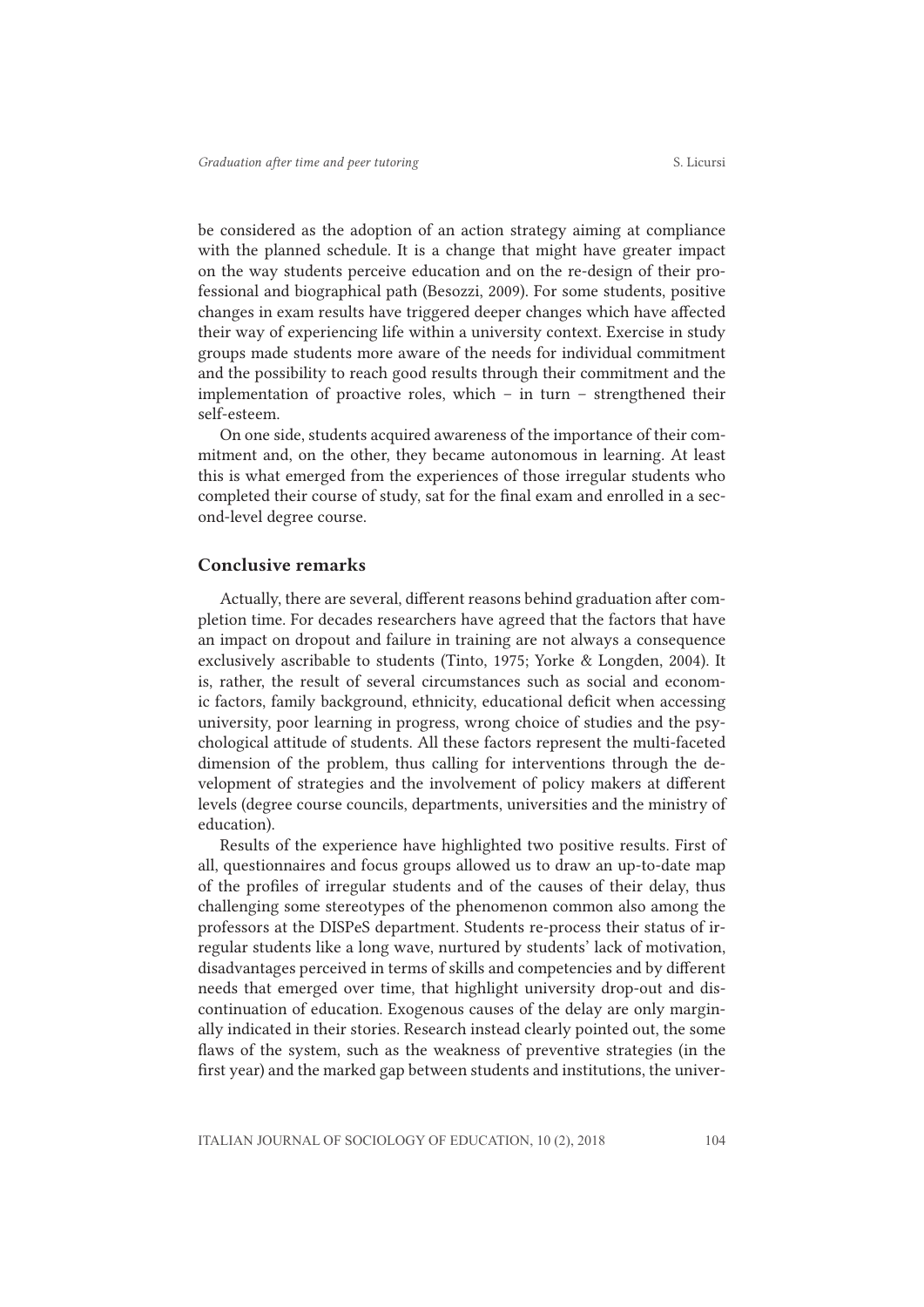sity failure to update the contacts of enrolled students and the impossibility for them to establish immediate and effective communication with irregular students.

Secondly, the action, i.e. the adoption of peer tutoring strategies to organize small study groups, allowed the bottom down involvement of hundreds of irregular students. As we have already pointed out, not all of the students paricipated in the intervention as expected, but for many of them, interaction with colleagues and peer tutors allowed students to focus on some soft skills. In detail: out of less than 100 students participating in the groups, 65 of them regularly attended. They all sat for at least an exam in the two sessions overlapping with the action period. Six of them came closer to graduation, completing their exams and starting their work on the degree thesis. Two of them got their degree in the subsequent year and started a master degree course.

The time spent in groups was not so much useful to study single disciplines (although this aspect emerged as well), it was rather enough to stimulate students. Students were able to recover and develop relational abilities (story telling, sharing and listening); to analyze their course of study or their personal features and attitudes, on one side, and the educational system (school, university, teachers and professors) on the other; sustain their involvement, schedule a course of study and re-organize their personal learning method through new learning techniques and – above all to reach their goal (graduation) through their own commitment.

Peer tutoring was an effective approach which, however this should become an ordinary practice in university teaching. *Fuoricorsismo*, in fact, is one of the main criticalities of university education in Italy and at the DIS-PeS department.

Identifying the factors that cause the phenomenon is essential in order to plan and implement support to students' careers. Preventing measure at a local level may contribute to remedy some critical aspects and to organize workshops for specific interventions and good practices. However, methodologies need to be acknowledged and integrated within the framework of coherent educational policies.

#### References

- Aina, C., Baici, E., & Casalone, G. (2011). Time-to-Degree: Students' Abilities, University Characteristics or Something Else? Evidence from Italy. *Education Economics*, 19 (3), 311- 325.
- Aina, C., Baici, E., Casalone, G., & Pastore, F. (2015). Il ritardo alla laurea. Cause, conseguenze e rimedi. *Scuola Democratica*, 2, 273-294.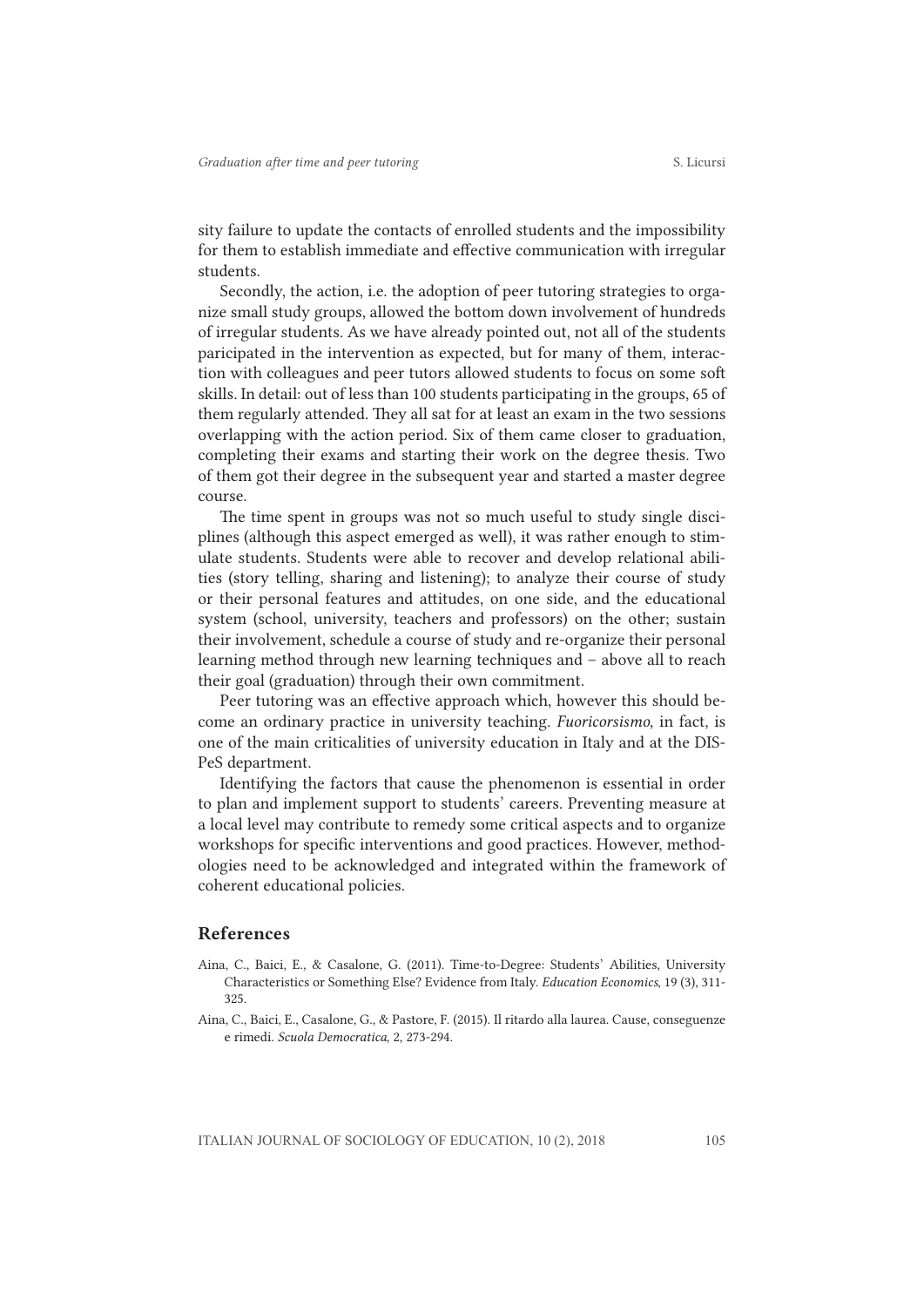- 
- Alesi, M., & Pepi, A. (2014). Strategie di self-handicapping e profilo motivazionale. Un'indagine su studenti di scuola secondaria di secondo grado e universitari. *Giornale italiano di psicologia*, XLI (4), 815-830.
- Allen J. & De Weert, E. (2007). What Do Educational Mismatches Tell Us About Skill Mismatches? A Cross-country Analysis. *European journal of education,* 42(1), 59-73.
- Altbach, P.G. & Salmi, J. (Eds.). (2011). The Road to Avademic Excellence. Washington: The International Bank for Reconstruction and Development / The World Bank.
- Altbach, P.G. (2013). The International Imperative in Higher Education. Rotterdam/Boston/ Taipei: Sense Publishers.
- Althusser, L. (1965). Pour Marx. Paris: Maspero.
- Àlvarez Pérez, P.R. (2005). La tutoría y la orientacíon universitaria en la nueva coyuntura de la enseñanza superior: el programa velero. *Contextos educativos*, 8-9, 281-293.
- Anvur. (2016). Rapporto sullo stato del sistema universitario e della ricerca. 2016. Roma.
- Archer, M. (1995). Realistic Social Theory: The Morphogenetic Approach. Cambridge: Cambridge University Press.
- Banadusi, L., & Giancola, O. (2015). Iscritti e laureati. In P. Trivellato & M. Triventi (Eds.), L'istruzione superiore. Caratteristiche, funzionamento e risultati (pp. 137-163). Roma: Carocci.
- Benadusi, L. (1984). Scuola, riproduzione, mutamento. Sociologie dell'educazione a confronto. Firenze: La Nuova Italia.
- Berger, P.L. & Luckmann, T. (1966). The Social Construction of Reality. New York: Doubleday and Co.
- Bernstein, B. (1971). Class, Code, Control. London: Paladin.
- Bertagna, G. & Puricelli, E. (Eds.). (2008). Dalla scuola all'università. Orientamento in ingresso e dispositivo di ammissione. Soveria Mannelli: Rubbettino.
- Besozzi, E. (2006). Società, cultura, educazione. Roma: Carocci.
- Besozzi. E. (2009). Students and the meaning of education. *Italian Journal of Sociology of Education*, 1, 50-67.
- Blau, P. & Duncan, O. D. (1967). The American occupational structure. New York: Wiley.
- Boni, A. & Gasper, D. (2012). Rethinking the Quality of Universities: How Can Human Development Thinking Contribute?. *Journal of Human Development and Capabilities*, 13(3), 451-470.
- Bound, J., Lovenheim, M. F., & Turner, S. (2010). Why Have College Completion Rates Declined? An Analysis of Changing Student Preparation and Collegiate Resources. *American Economic Journal of Applied Economics*, 3, 129-157.
- Bourdieu, P. (1970). La reproduction. Paris: Èditions de Minuit.
- Braxton, J.M. & Hirschy, A.S. (2004). Reconceptualizing Antecedents of Social Integration in Student Departure*.* In M. Yorke & B. Lomgden (Eds.), Retention and Student Success in Higher Education (pp. 89-102). Maidenhead: McGraw-Hill Education.
- Cavalli, A. & Galland, O. (Eds.). (1996), Senza fretta di crescere. L'ingresso difficile nella vita adulta. Napoli: Liguori.
- Cavalli, A. (1985). Il tempo dei giovani. Bologna: Il Mulino.
- Cersosimo, D., & Licursi, S. (2016). Fuoricorso. Gruppi di studio tra pari per riprendere il ritmo. *Scuola Democratica*, 3, 645-665.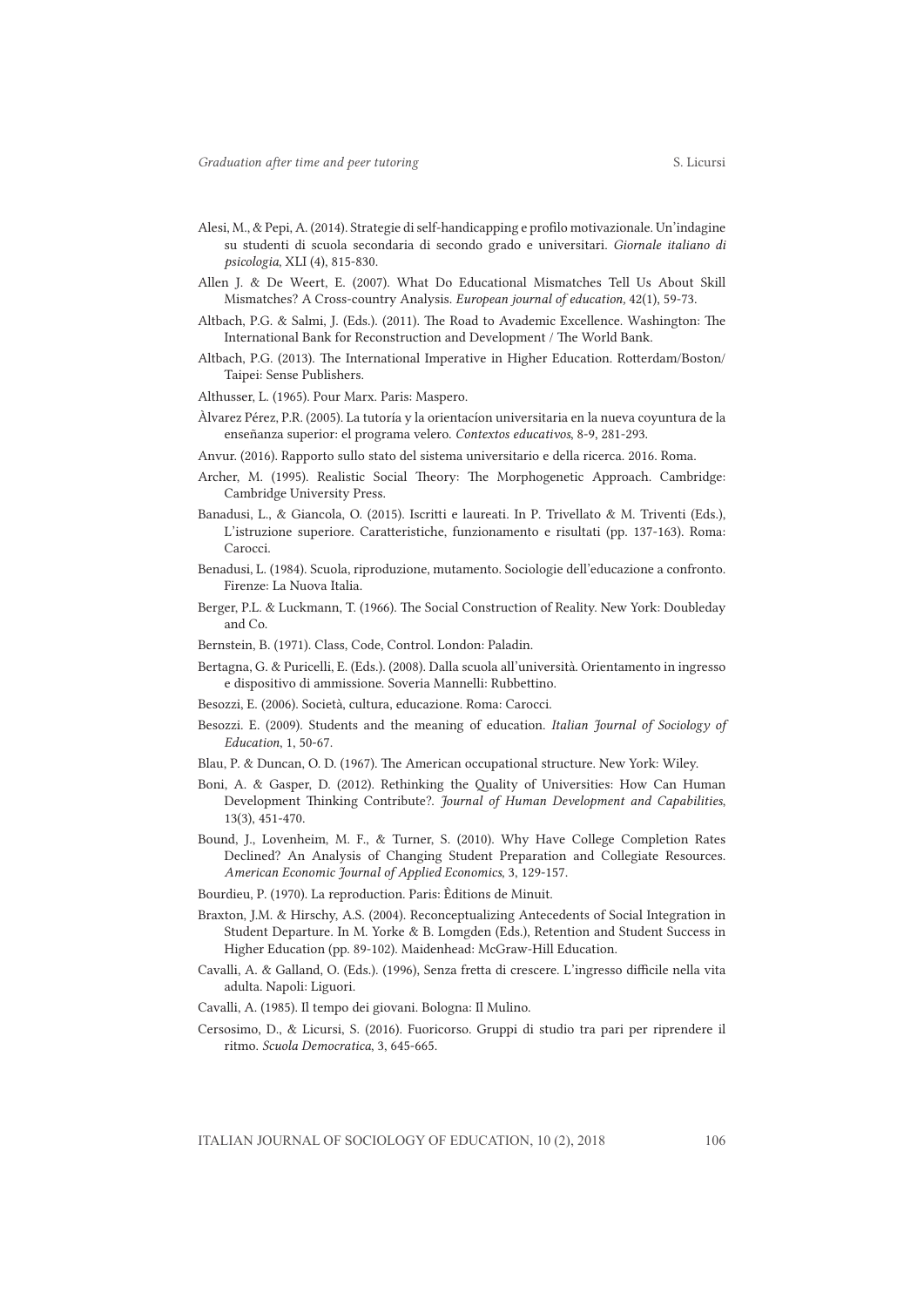- Cersosimo, D., Ferrara, A. R., & Nisticò, R. (2016). Le carriere degli studenti. In G. Viesti (Eds.), Università in declino. Un'indagine sugli atenei da Nord a Sud (pp. 139-160) Roma: Donzelli.
- Cesareo, V. (Ed.). (2005). Ricomporre la vita. Roma: Carocci.
- Chiari. G. (2011). Educazione interculturale e apprendimento cooperativo: teoria e pratica della educazione tra pari. Quaderno 57. Trento: Dipartimento di Sociologia e Ricerca Sociale.
- Clerici, R., Giraldo, A. & Visentin, E. (2012). Course organizational structure as a determinant of academic success. Some evidence from the University of Padova (Italy). *Electronic Journal of Applied Statistical Analisys: Decision Support Systems and Services Evaluation*, 3 (1), 1-14.
- Collins, R. (1972). The Credential Society*.* New York: Academic Press.
- Colombo, M. (2010). Dispersione scolastica e politiche per il successo formativo. Trento: Erickson.
- Colvin, J. W. (2007). Peer tutoring and social dynamics in higher education. *Mentoring & Tutoring: Partnership in Learning*, 2, 165-181.
- Con I Bambini (2018). Povertà educativa. Report febbraio 2018. Roma.
- Da Re, L. & Zago, G. (2014). Il tutorato a Padova: caratteristiche e risultati d'indagine. In G. Zago, A. Giraldo & R. Clerici (Eds.), Successo e insuccesso negli studi universitari (pp. 121-135). Bologna: Il Mulino.
- Da Re, L. (2017). Il tutor all'Università. Strategie educative per contrastare il drop-out e favorire il rendimento degli studenti. Rovato (BS): Pensa Multimedia.
- De Angelis, I., Mariani V. & Torrini R. (2017). New evidence on interregional mobility of students in tertiary education: the case of Italy. *Questioni di Economia e Finanza*, 380.
- De Backer, L., Van Keer, H., & Valcke, M. (2011). Exploring the potential impact of reciprocal peer tutoring on higher education students' metacognitive knowledge and regulation. *Instructional Science*, 40 (3), 559-588.
- Delors, J. (1993). Libro bianco su istruzione e formazione. Bruxelles: Commissione Europea.
- Diana, P. & Catone, M.C. (2016). E-learning in an Undergraduate Course in Research Methods for Social Sciences: Reflections on Teaching. *Italian Journal of Sociology of Education,*  8(2), 110-142.
- European Commission/EACEA/Eurydice (2018). The European Higher Education Area in 2018: Bologna Process Implementation Report. Luxembourg: Publications Office of the European Union.
- Falchikov, N. (2001). Learning Together. Peer tutoring in higher education. Londra & New York: Routledge Falmer.
- Fantozzi, P. & Licursi, S. (Eds.). (2011). Il sistema universitario calabrese. Trasformazioni, tendenze e rappresentazioni. Reggio Calabria: Laruffa Editore.
- Fernández Enguita, M. (2016). La Educación en la Encrucijada. Spagna: Fundación Santillana.
- Freda, M. F., Esposito, G., & De Luca Picione, R. (2014). Riflessività e partecipazione attiva all'università. In C. Moreno, S. Parrello & I. Iorio (Eds.), La mappa e il territorio (pp. 115- 131). Palermo: Sellerio.
- Freire, P. (1971). La pedagogia degli oppressi. Milano: Arnaldo Mondadori Editore.
- Gallino, L. (2014). Vite rinviate. Lo scandalo del lavoro precario. Roma-Bari: Laterza.
- Halsey, A. H., Fluod, J. & Anderson, C.A. (1961). Education, economy, and society. New York: The Free Press.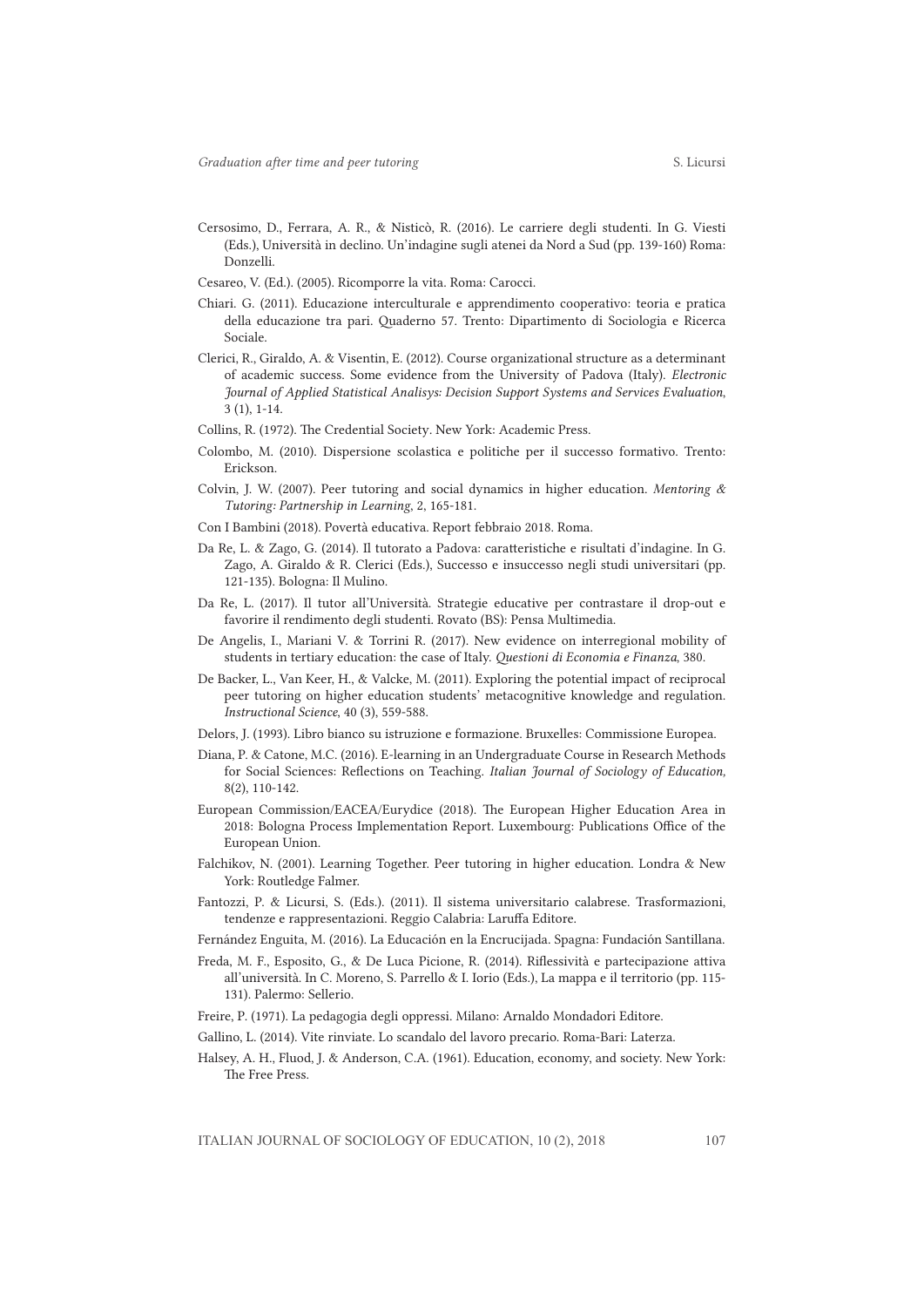- Harvey, D. (1990). The Condition of Postmodernity. An Enquiry into the Origins of Cultural Change. Oxford: Blackwell.
- Heublein, U., Hutzsch, C., Schreiber, J., Sommer, D., & Besuch, G. (2010). Ursachen des Studienabbruchs in Bachelor und in herkömmlichen Studiengängen. HIS: Forum Hochschule, 2.
- Isfol (2005). L'accompagnamento per contrastare la dispersione universitaria. Mentoring e tutoring a sostegno degli studenti. Soveria Mannelli: Rubbettino.
- Istat (2016). Rapporto povertà. Roma.
- Istat (2017). La spesa dei comuni per i servizi sociali. Roma.
- Larsen, M. S., Kornbeck, K. P., Kristensen, R. M., Larsen, M. R., & Sommersel, H. B. (2013). Dropout Phenomena at Universities: What is Dropout? Why does Dropout Occur? What can be done by the universities to prevent or reduce it? A systematic review. Copenhagen: Danish Clearinghouse for Educational Research, Department of Education, Aarhus University.
- Leccardi, C. (2014). Young people and the new semantics of the future. *Società Mutamento Politica*, 5, 41-54.
- Leccardi, C. (2017). The Recession, Young People, and Their Relationship with the Future. In I. Schoon & J. Bynner (Eds.), Young People's Development and the Great Recession. Uncertain Transitions and Precarious Futures (pp. 348-371). Cambridge: Cambridge University Press.
- Mäkinen, J., Olkinuor, E., & Lonka, K. (2004). Students at risk: Students' general study orientations and abandoning/prolonging the course of studies. *Higher Education*, 48, 173- 188.
- Mandalà, M. (2006). L'eredità di Kurt Lewin nel modello dell'empowered peer education. *Psicologia di comunità*, 2, 107-112.
- Mega, C., Meneghetti, C., & De Beni R. (2008). Strategie di autoregolazione ed emozioni legate allo studio: un intervento per la promozione delle abilità di studio con gruppi di studenti universitari*. Psicologia clinica dello sviluppo*, XII (1), 167-172.
- Merico, M. (2001). Giovani e società. Roma: Carocci.
- Milani, L. (1967). Lettera a una professoressa, Firenze: Libreria editrice fiorentina.
- Morin, E. (2000). La testa ben fatta. Milano: Raffaello Cortina Editore.
- Nussbaum, M. C. (2011). Creating Capabilities. The Human Development Approuch. Cambridge (Mass.)-London: University Press.
- Oecd, (2016). Education at a Glance 2016: Oecd Indicators. Paris: Oecd Publishing.
- Parziale, F. & Scotti, I. (2016). Education as a Resource of Social Innovation. Sage Open.
- Poy, S., Rosina, A. & Sironi, E. (2018). Il valore delle soft skills per le nuove generazioni. In AA. VV. Istituto Giuseppe Toniolo, La condizione giovanile in Italia. Bologna: Il Mulino.
- QES (2018). Numero speciale. La povertà minorile ed educativa. *Quaderni di Economia Sociale*, 1.
- Rodrigo, D., Khamis, C., Lead, P., Sahukar, Z., McDonagh, N., & Nguye, M. (2014). Same‐same but different: Integrating central university support and faculty‐specific knowledge for mentor training. A Practice Report. *The International Journal of the First Year in Higher Education,* 5 (2), 111‐117.
- Rosa, H. & Scheurman, E. (Eds.). (2009). High Speed Society. Social Acceleration, Power, and Modernity. Pennsylvania: The Pennsylvania University Press.